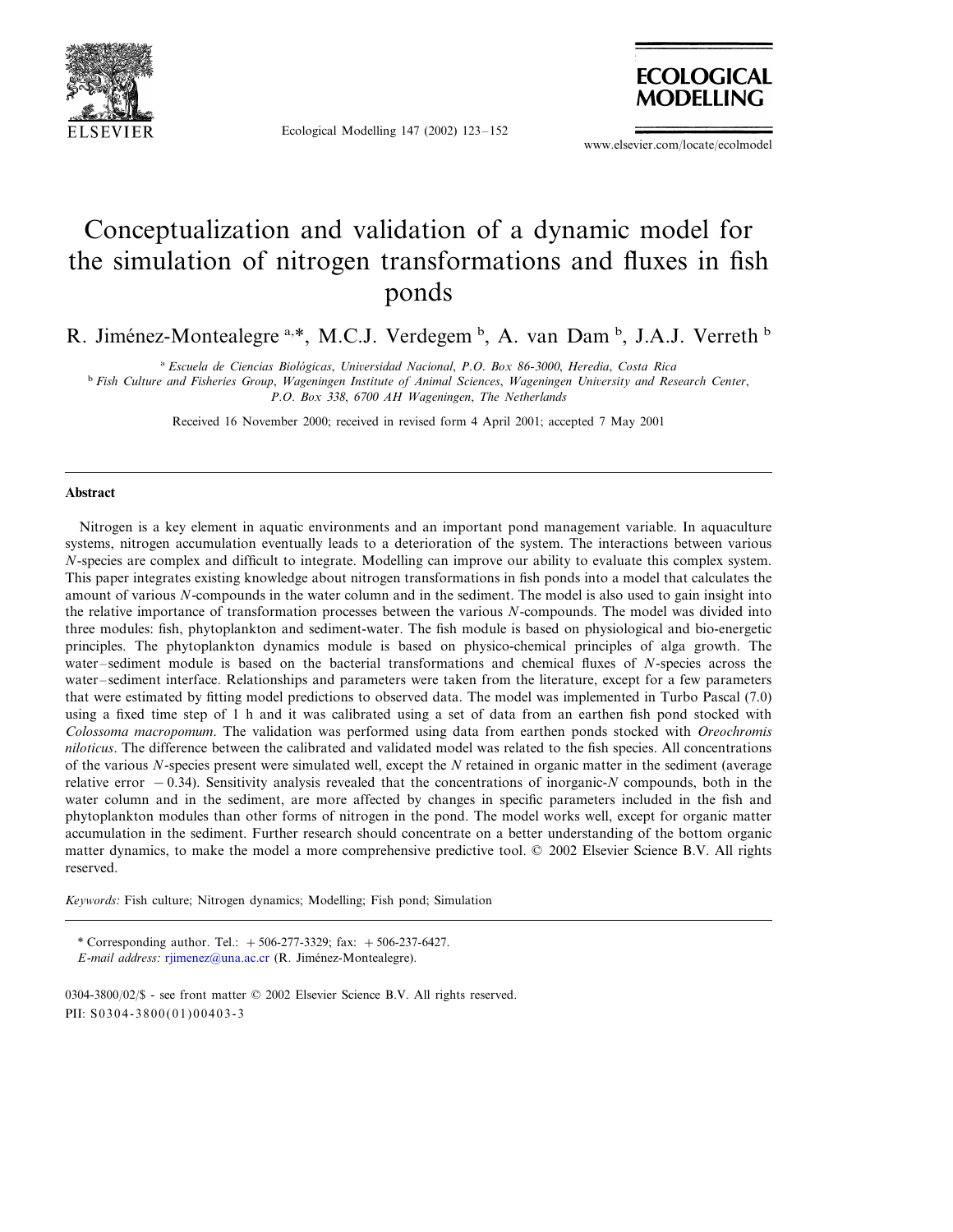# **1. Introduction**

Nitrogen is a key element in aquatic environments and aquaculture systems. Nitrogen input, in the form of feeds/fertilizers, is needed to enhance aquatic production of cultivated animals and it is considered an important pond management variable. Nitrogen input in aquaculture systems also increases the potential of pollution to the surrounding environment. Although the basic processes of the nitrogen cycle are known, the ways in which they are linked together is poorly understood and have to be investigated further.

In ponds, nitrogen is present in different forms. Wasted feed, dead plankton and feces are mineralized and the resulting different dissolved nitrogen species can be re-used by autotrophic organisms forming again complex molecules (Diab and Shilo, 1986). Oxygen availability, water temperature, pH, light penetration and bacterial species composition in the system characterize these transformations (Painter, 1970; Otsuki and Hanya, 1972; Stanford et al., 1975; Andersen, 1977).

The metabolic end products of feeds, as well as the microbial decomposition of organic matter in the surrounding water, lead to increased concentrations of free ammonia and nitrite, both toxic to fish even at low concentrations (Meade, 1985).

Control of nitrogen transformation processes in the pond and optimal feed utilization in aquaculture systems are needed. A better understanding of the fluxes and transformations of nitrogen in aquacultural production systems is needed and the development of appropriate simulation models of pond aquaculture is recommended (Lannan et al., 1983). Models of varying degrees of complexity were used for the research of nitrogen compound transformations in aquaculture and mathematical approximations of these processes can be found in the literature. General principles of computer modeling of aquaculture systems have been reviewed by Bolte et al. (1986), Piedrahita (1988) and van Dam (1990).

Numerous studies concentrated on *N*-transformation in aquaculture and processes of the *N*-cycle were described mathematically. Paulson (1980) presented different models of ammonia excretion for trout; Lightfoot et al. (1993) presented a steady-state nitrogen model for a wetland rice field ecosystem with and without fish; Piedrahita et al. (1984) and Piedrahita (1991) simulated dissolved inorganic nitrogen concentrations in ponds; and Kochba et al. (1994) developed a model to evaluate the effect of water exchange rate on dissolved inorganic nitrogen concentration in intensively aerated fish ponds. Hargreaves (1997) developed a model for ammonium dynamics in channel catfish ponds. Lorenzen et al. (1997) used a mathematical model to investigate the impact of farming intensity and water management on nitrogen dynamics; Montoya et al. (1999) simulated nitrogen dynamics in intensive shrimp culture systems, focusing mainly on shrimp growth in systems with no primary productivity; Nielsen et al. (1999) simulated nitrogen dynamics in aquacultural farming systems with combined growth and harvest of rice and crayfish; Jamu (1999) also described the dynamics of nitrogen in integrated aquaculture–agriculture systems; and Verdegem et al. (2000) proposed a bio-energetic model of growth and waste production of tilapia in recirculation systems.

This paper integrates existing knowledge about nitrogen transformations in fish ponds into a predictive model for tilapia (*Oreochromis niloticus*) and tambaqu´ı (*Colossoma macropomum*) ponds in the tropics, a model that calculates every hour the quantities present of different *N*-compounds in the water column and in the sediment of ponds. After calibration and validation, the model can be used (1) to evaluate the sensitivity of the *N*-cycle to changes in the individual processes; (2) to identify the principal sinks for *N* in the system; and (3) to identify those processes that need further study.

#### **2. Model description**

#### <sup>2</sup>.1. *General model description*

The model contains three modules: the fish module, the phytoplankton module and the sediment-water module. The fish module is based on the model proposed by Machiels and Henken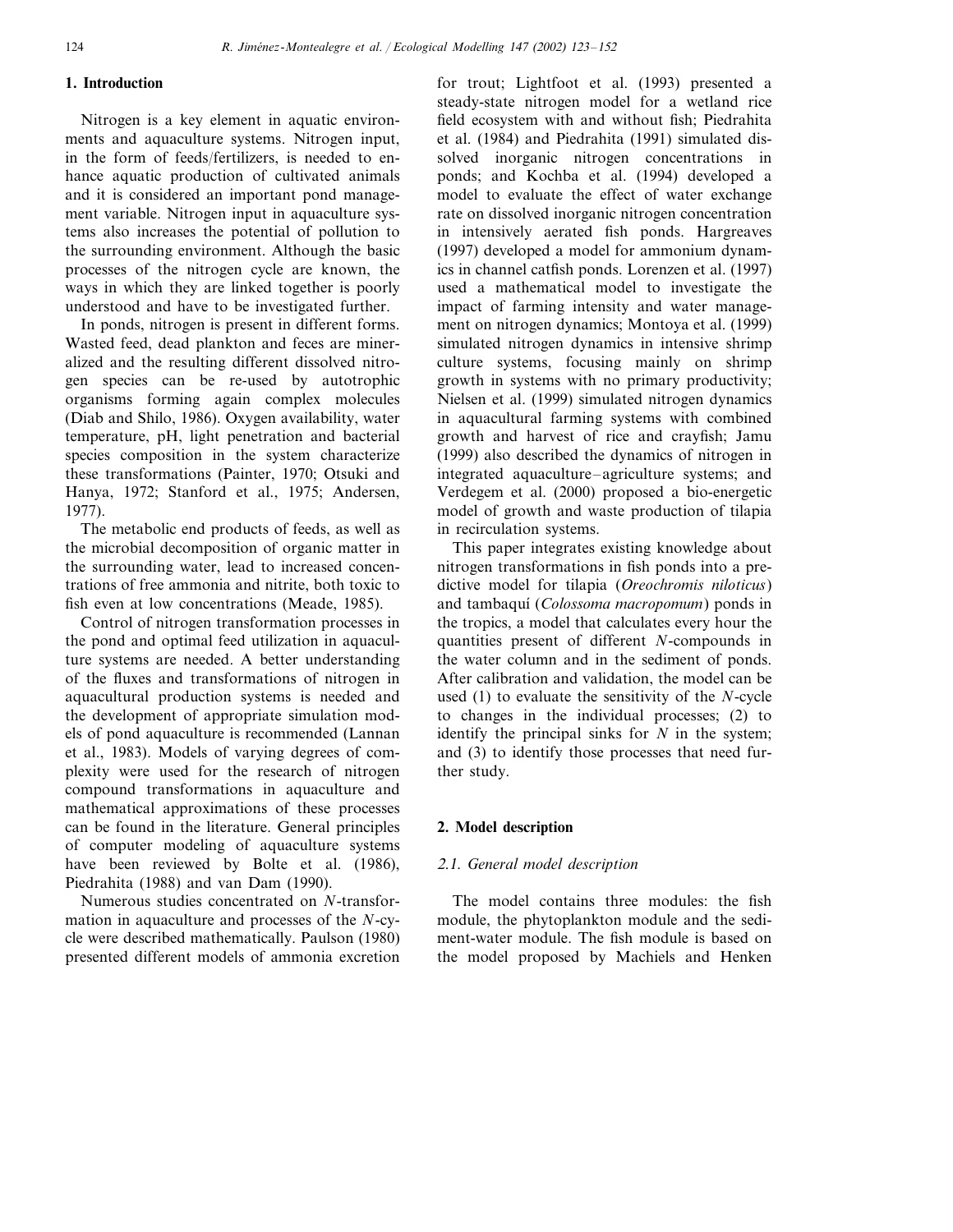(1986, 1987) and later adjusted for tilapia by van Dam and Penning de Vries (1995). The model developed by Jiménez-Montealegre et al. (1995) was used as a basis for the phytoplankton module. The sediment-water module was newly devel-

Table 1

Principal state, rate and auxiliary variables used in the water– sediment module

|                                     | Dimensions                     | Symbol                 |
|-------------------------------------|--------------------------------|------------------------|
| State variables                     |                                |                        |
| $N-N_2$ in sediments                | $mg \text{ N } 1^{-1}$         | s n2sed                |
| $N-N_2$ in water                    | mg $N l^{-1}$                  | $s$ _n2wat             |
| $N-NH_3$ in sediments               | mg $N l^{-1}$                  | s nh3sed               |
| $N-NH_3$ in water                   | mg N $1^{-1}$                  | $s$ nh 3wat            |
| $N-NH4+$ in sediments               | $mg \text{ N } 1^{-1}$         | s nh4sed               |
| $N-NH_4^+$ in water                 | $mg \text{ N } 1^{-1}$         | s_nh4wat               |
| $N-NO_3^-$ in sediments             | mg $N$ $l^{-1}$                | s_no3sed               |
| $N-NO_3^-$ in water                 | mg $N l^{-1}$                  | $s$ no 3 wat           |
| Organic nitrogen in                 | mg $N$ $1^{-1}$                | $s$ _ ornsed           |
| sediments                           |                                |                        |
| Rate variables                      |                                |                        |
| Ammonia excretion<br>rate           | mg N $1^{-1}$ h <sup>-1</sup>  | $r_{\perp}$ ammnpro    |
| Ammonification rate<br>in sediments | mg N $1^{-1}$ h <sup>-1</sup>  | $r$ ammonifsed         |
| Ammonification rate<br>in water     | mg N $1^{-1}$ h <sup>-1</sup>  | r ammonifwat           |
| Denitrification rate in             | mg N $1^{-1}$ h <sup>-1</sup>  | r denitrifsed          |
| sediments                           |                                |                        |
| Egestion rate of                    | mg N $1^{-1}$ h <sup>-1</sup>  | r_egspro               |
| protein                             |                                |                        |
| $N - N_2$ flux rate                 | mg N $1^{-1}$ h <sup>-1</sup>  | $r$ _n2flux            |
| $N-NH_3$ flux rate                  | mg N $\rm 1^{-1}$ $\rm h^{-1}$ | $r_{\rm n}$ nh3flux    |
| Refill rate for $N-NH_4^+$          | mg N $\rm 1^{-1}$ h $^{-1}$    | $r$ nh4fill            |
| $N-NH_4^+$ flux rate                | mg N $1^{-1}$ h <sup>-1</sup>  | $r$ nh4flux            |
| Nitrification rate in<br>sediments  | mg N $1^{-1}$ h <sup>-1</sup>  | $r$ nitrifsed          |
| Nitrification rate in<br>water      | mg N $1^{-1}$ h <sup>-1</sup>  | r nitrifwat            |
| Refill rate for $N-NO_3^-$          | mg N $1^{-1}$ h <sup>-1</sup>  | $r$ _no3fill           |
| $N-NO_3^-$ flux rate                | mg N $\rm 1^{-1}$ $\rm h^{-1}$ | r no3flux              |
| Phytoplankton dead<br>rate          | mg N $1^{-1}$ h <sup>-1</sup>  | $r$ _phytom            |
| Uneaten feed (dry<br>matter)        | mg N $1^{-1}$ h <sup>-1</sup>  | r uneadm               |
| Volatilisation rate of<br>$N-N$     | mg N $1^{-1}$ h <sup>-1</sup>  | $r_{\text{-}}$ volatn2 |
| Volatilization rate of<br>$N-NH_3$  | $mg N l^{-1} h^{-1}$           | $r$ _volatnh3          |

oped and concentrates on transformations and fluxes between inorganic and organic *N*-compounds in both the water column and the sediment; within this module other biota normally found in sediments is included and it is considered as organic nitrogen. The principal *N*-compounds, *N*-transformations and *N*-fluxes in the model are conceptualized in Fig. 1. Tables 1 and 2 present the principal variables considered in each module and a description of the variables used and the related equations are presented in Appendix A. A prefix was used in each variable name to distinguish between types of variable  $(r<sub>-</sub>)$ , refers to rate variables;  $s_$ , refers to state variables;  $a_$ , refers to auxiliary variables; and  $p_{-}$ , refers to parameters).

The model analyses *N*-transformations and fluxes between compartments in stagnant water ponds. The *N*-inputs considered are the protein in the feed and the dissolved *N*-compounds in the in-flow water. Nitrogen fixation is considered negligible in aquaculture ponds (El Samra and Oláh, 1979; Lin et al., 1988) and was ignored in this model. In the fish module, a distinction is made between wasted (e.g. non-consumed) and consumed feed; the consumed feed is partly transformed into fish biomass and the rest is excreted (as ammonium) or egested (as feces). It is assumed that fish growth is only based on the feed input and not on other sources from the pond biota. Phytoplankton assimilates both nitrate and ammonium ions for growth. In the sediment/water module, the *N*-transformations and *N*-fluxes between the various *N*-compounds in water and sediment are included. Organic matter in the sediment is composed of wasted feed, dead phytoplankton and feces. Decomposition of organic matter in the sediment results in ammonia–ammonium  $(N-NH<sub>3</sub> + N-NH<sub>4</sub><sup>+</sup>)$ , that may be transformed into  $NO_3^-$  and possibly  $N_2$ , both in the water and in the sediment by nitrification–denitrification. Both seepage and biota that could escape from the system (flying insects) are considered irrelevant for the nitrogen balance and the emission of gaseous nitrogen  $(N-NH<sub>3</sub>$  and N–  $N_2$ ) is assumed to be the only loss of nitrogen from the system.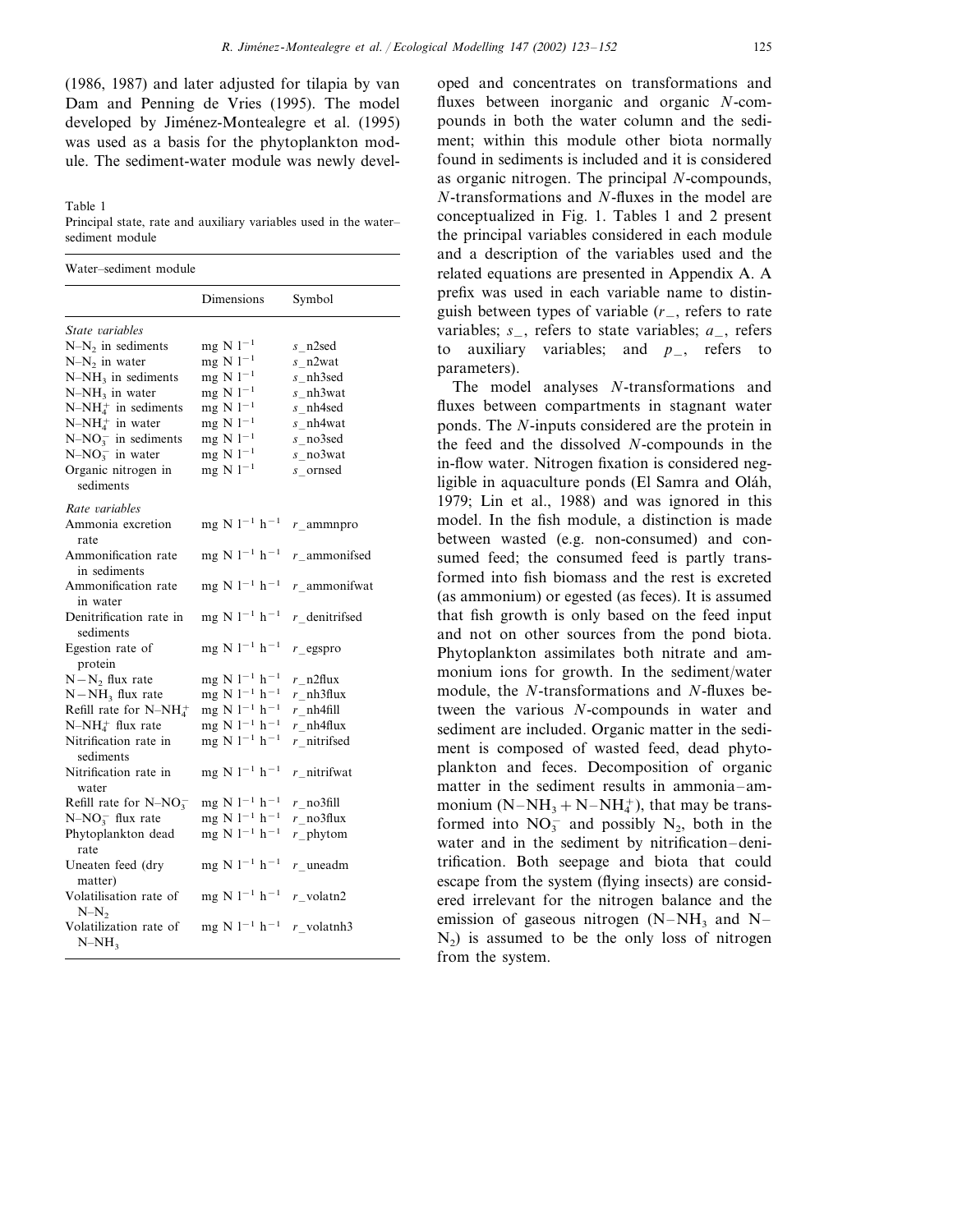

Fig. 1. Conceptual model of nitrogen transformations and fluxes and relations between modules. All state variables have dimensions of mg <sup>N</sup> <sup>l</sup>−<sup>1</sup>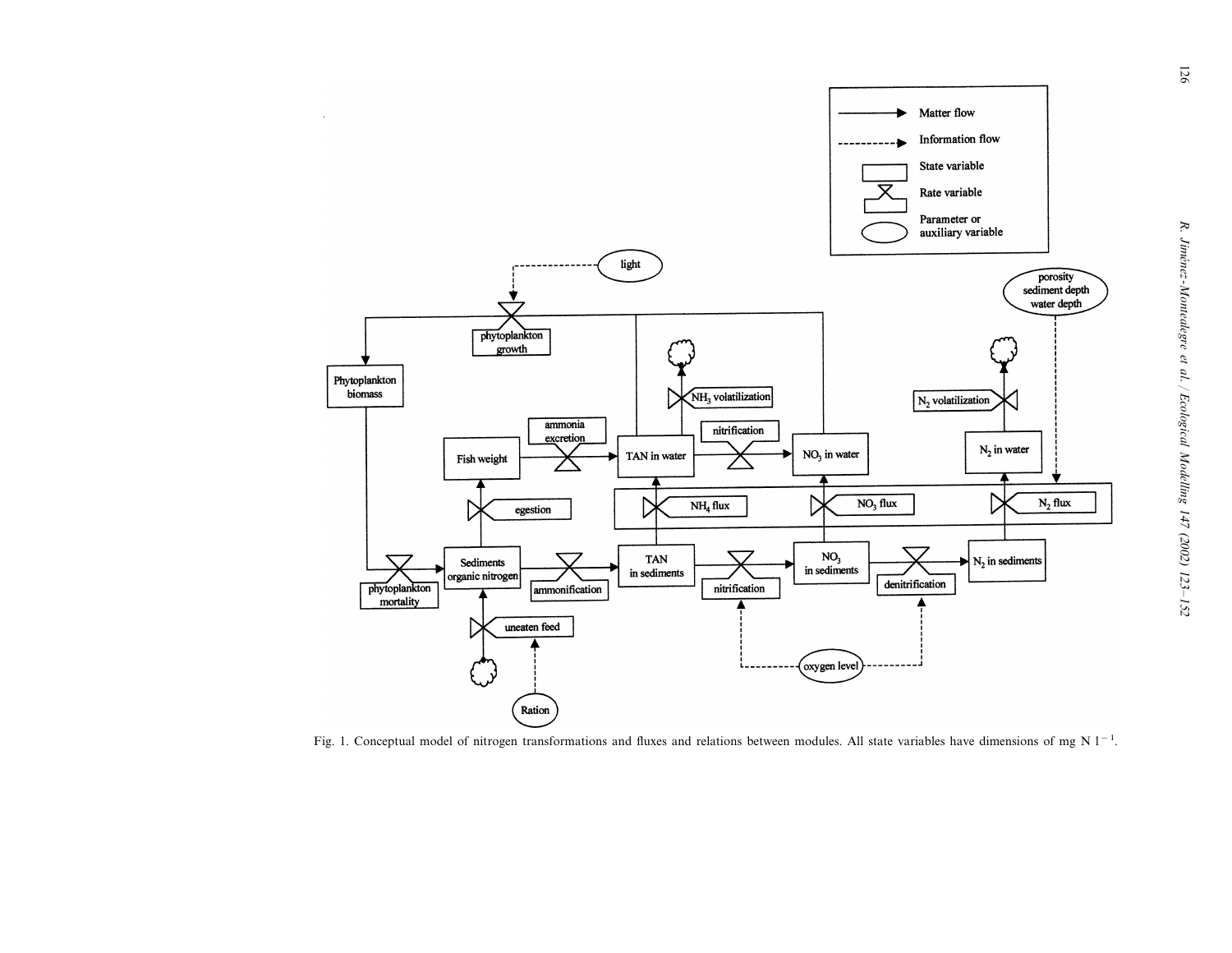#### Table 2

Principal state, rate and auxiliary variables used in the phytoplankton and fish modules

|                                                                                                                            | Dimensions                                                     | Symbol                                              |
|----------------------------------------------------------------------------------------------------------------------------|----------------------------------------------------------------|-----------------------------------------------------|
| Phytoplankton module                                                                                                       |                                                                |                                                     |
| State variables<br>Phytoplankton<br>biomass<br>Dead phytoplankton<br>biomass                                               | mg $N l^{-1}$<br>mg $N l^{-1}$                                 | $s$ _phytobiom<br>s_phytodead                       |
| Rate variables<br>Growth rate<br>Death rate                                                                                | mg N $1^{-1}$ h <sup>-1</sup><br>mg N $1^{-1}$ h <sup>-1</sup> | r_phytogrowth<br>$r$ _phytom                        |
| Auxiliary variables<br>Light limitation factor<br>Nutrient limitation<br>factor<br>Radiation per hour<br>Water temperature | $_{0-1}$<br>$0 - 1$<br>$ly h-1$<br>$\rm ^{\circ}C$             | $a$ _lighlim<br>a nutrilim<br>a_radhor<br>$a$ _temp |
| Fish module                                                                                                                |                                                                |                                                     |
| State variables<br>Amount of amino<br>acids converted into<br>protein                                                      | g amino acids                                                  | $s$ apool1                                          |
| Amount of amino<br>acids converted into<br>glucose                                                                         | g amino acids                                                  | $s$ apool2                                          |
| Total pool of glucose<br>available                                                                                         | g glucose                                                      | $s$ glpool                                          |
| Total pool of body<br>lipid                                                                                                | g lipids                                                       | s libiom                                            |
| Organic matter in<br>sediments                                                                                             | mg $N l^{-1}$                                                  | s_ormsed                                            |
| $N-NH_3$ in water<br>Individual fish weight<br>(fresh weight)                                                              | mg N $1^{-1}$<br>g                                             | s_nh3wat<br>$s$ wf                                  |
| Rate variables<br>Rate of                                                                                                  | mg amino acids $r$ _aagluc<br>$1^{-1}$ d <sup>-1</sup>         |                                                     |
| gluconeogenesis<br>Amino acid oxidation                                                                                    | mg amino acids                                                 | $r$ aaox                                            |
| rate<br>Nitrogen in ammonia                                                                                                | $1^{-1}$ d <sup>-1</sup><br>mg N $1^{-1}$ h <sup>-1</sup>      | $r_{\perp}$ ammnpro                                 |
| excreted<br>Ammonium excretion g N-NH $_{4}^{+}$ h <sup>-1</sup> $r_{a}$ ammpro                                            |                                                                |                                                     |
| rate<br>Rate of digestion of<br>carbohydrates from<br>feed                                                                 | g carbohydrates $r$ _cardig<br>$h^{-1}$                        |                                                     |
| Egestion rate of<br>protein as nitrogen,<br>in faeces                                                                      | mg N $1^{-1}$ h <sup>-1</sup>                                  | $r$ egspron                                         |

|  | Table 2 (Continued) |
|--|---------------------|
|--|---------------------|

|                                                                   | Dimensions         | Symbol                |
|-------------------------------------------------------------------|--------------------|-----------------------|
| Real feeding rate (dry g feed $h^{-1}$<br>weight)                 |                    | r fdrtdm              |
| Lipid digestion rate                                              | $g$ lipid $h^{-1}$ | $r$ lipdig            |
| Lipid oxidation rate                                              | g lipid $h^{-1}$   | $r$ _lipox            |
| Lipid synthesis rate<br>from glucose                              | g lipid $h^{-1}$   | $r_{\text{~lipsyn2}}$ |
| Amino acid production g amino acids<br>rate from digested<br>feed | $h^{-1}$           | $r$ prodig            |
| Protein synthesis rate g protein $h^{-1}$                         |                    | $r$ prosyn            |
| Uneaten feed (dry g feed $h^{-1}$<br>basis)                       |                    | $r$ uneadm            |
| Nitrogen in uneaten mg N $1^{-1}$ h <sup>-1</sup><br>feed         |                    | $r$ unean             |
| Fish growth rate (fresh g fish $h^{-1}$<br>basis)                 |                    | $r$ wfrate            |
| Auxiliary variables                                               |                    |                       |
| Daily feed ration (fresh g feed<br>weight)                        |                    | a ration              |
| Proportion of energy $0-1$<br>supplied by fat                     |                    | a aalirat             |
| Fraction of protein in $\%$ dry matter<br>feed                    |                    | a feedpr              |

# <sup>2</sup>.2. *Fish module*

The module (Fig. 2) was developed by Machiels and Henken (1986, 1987) on the basis of physiological and biochemical principles. In the module, fish grow on the basis of the bio-energetics of feed intake and digestion. Digestion of feed protein, carbohydrates and lipids results in amino acids, glucose, fatty acids and glycerol. Amino acids are used for the synthesis of protein or glucose; fatty acids and glucose are used for the synthesis of body lipids. van Dam and Penning de Vries (1995) assumed that the relative oxidation of lipids and protein for energy is determined by the protein feeding level and the protein/energy ratio of the feed. This approach allows the estimation of the ammonia excretion and feces egestion rates of the fish:

$$
r_{\text{=}}\text{ammnpro} = \left(\frac{14}{17}\right) \times 0.16
$$

$$
\times \left[ \left(\frac{r_{\text{=}}\text{aaox}}{24}\right) + \left(\frac{r_{\text{=}}\text{aagluc}}{24}\right) \right] \quad (1)
$$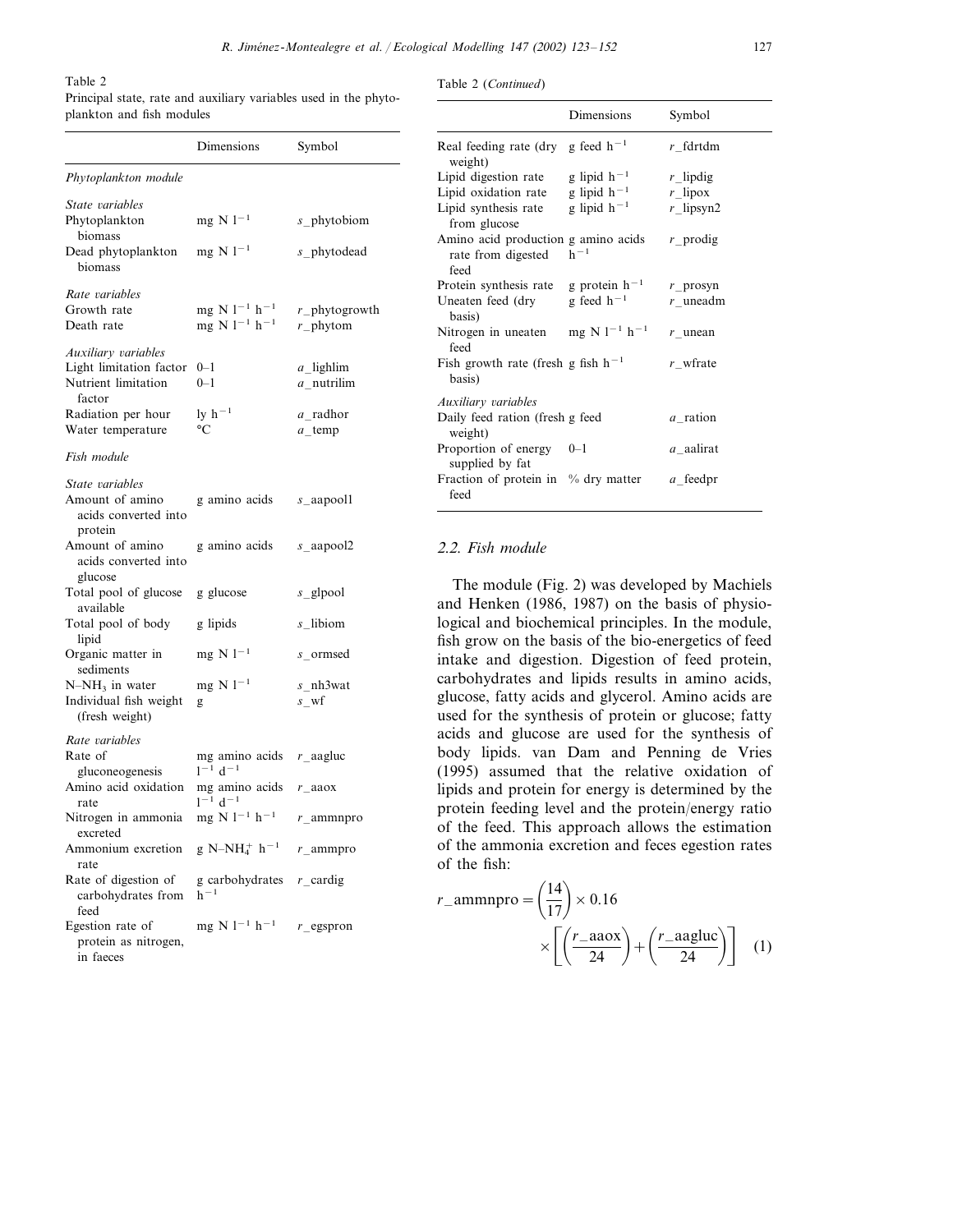where  $(14/17)$  is the nitrogen to ammonia ratio; 0.16, the percentage of nitrogen in protein; *r*–ammnpro, the ammonium excretion rate (mg N  $l^{-1}$ ) h−<sup>1</sup> ); *r*–aaox, the amino acid oxidation rate (mg amino acids  $l^{-1} d^{-1}$ ); and *r*<sub>-</sub>aagluc, the gluconeogenesis rate (mg amino acids  $l^{-1} d^{-1}$ ).

$$
s_{n}nh3wat(t) = s_{n}nh3wat(t - dt)
$$

$$
+ (r_{n}ammppo - r_{v}olathh3 - r_{n}h3flux) \times dt
$$
 (2)

where  $s_{\text{m}}$ nh3wat is the N–NH<sub>3</sub> in water (mg N  $1^{-1}$ ); *r*<sub>-</sub>ammnpro, the ammonium excretion rate (mg N l−<sup>1</sup> h−<sup>1</sup> );*r*–volatnh3, the NH3 volatilisation rate (mg N l<sup>-1</sup> h<sup>-1</sup>); and *r*\_nh3flux, the NH<sub>3</sub> flux rate from/towards the sediments (mg N  $l^{-1}$  h<sup>-1</sup>).

$$
r_{\text{e}} \text{gspron} = 0.16 \times r_{\text{e}} \text{gspro}
$$
 (3)

where  $r_{\text{e}}$  egspron is the feces egestion rate (mg N  $1^{-1}$  h<sup>-1</sup>); and *r*<sub>-</sub>egspro, the protein egestion rate (g protein  $h^{-1}$ ).

Feed is given hourly and in the present model the uneaten feed was also included (Verdegem et al., 2000):

$$
r\_unean = a\_ration \times p\_mors \tag{4}
$$

where *r*\_unean is the uneaten feed (mg N  $l^{-1}$  h<sup>-1</sup>); *a*–ration, the feed ration (g feed, dry weight); and  $p$ –mors, the fraction of feed not eaten  $(0-1)$ .

The excreted ammonia becomes part of the dissolved ammonia in water and both the feces and the uneaten feed adds to the organic nitrogen pool in the sediments (Fig. 1, Eq. (9)). Because in the model of van Dam and Penning de Vries (1995) all variables were expressed in gram fresh weight, variables were converted to mg N  $1^{-1}$  to make the fish module compatible with the other modules. The model assumes a 12-h feeding period. For further details, reference is made to Machiels and Henken (1986, 1987) and van Dam and Penning de Vries (1995).

#### <sup>2</sup>.3. *Phytoplankton module*

The module is based on a dynamic simulation model for the blooming of *Oscillatoria agardhii* (Jiménez-Montealegre et al., 1995). The biomass of phytoplankton is assumed to be affected by two different rates: growth and natural mortality (Fig. 3). Light and nutrient availability directly control growth rate and limitations are assumed to be multiplicative:

$$
r_{\text{p}}\text{hydrogrowth} = p_{\text{p}}\text{maxg} \text{rphyto}
$$

 $\times a$ <sub>–</sub>nutrilim  $\times a$ <sub>–</sub>lighlim  $\times s$ <sub>–</sub>phytobiom (5)

where *r*–phytogrowth is the phytoplankton growth rate (mg N l−<sup>1</sup> h−<sup>1</sup> ); *p*–maxgrphyto, the rate constant for phytoplankton growth (h−<sup>1</sup> ); *a*–nutrilim, the nutrients limitation factor  $(0-1)$ ; *a*\_lighlim, the light limitation factor  $(0-1)$ ; and *s*–phytobiom, the phytoplankton biomass (mg N  $1^{-1}$ ).

Light limitation is based on the formula proposed by Di Toro et al. (1971), taking into account the equation proposed originally by Steele (1965) which assumes an optimum radiation with a reduction of growth at intensities both above and below the saturation level. Light extinction is based on Beer's law with provision for self-shading due to suspended biomass and photoperiod is used to estimate the actual radiation every hour. Nutrients (ammonium, nitrate and phosphorus) come from refill water, fish excretion and organic matter decomposition (both in the water column and in the sediments); its availability is used to estimate the limitation for growth using the relation of Monod kinetics. It was assumed that the phytoplankton species use ammonium first and, only when this ion is depleted, nitrate secondly (Syrett, 1981; Mc-Carthy, 1981). The phytoplankton natural mortality rate is a function of the water temperature:

$$
r\_\text{phytom} = p\_\text{mrphyto} \times \exp(a\_\text{tecorn})
$$

$$
\times s\_{\text{phytobiom}} \tag{6}
$$

where  $r$ <sub>–</sub>phytom is the phytoplankton death rate (mg N l−<sup>1</sup> h−<sup>1</sup> ); *p*–mrphyto, the rate constant for phytoplankton mortality (h−<sup>1</sup> ); and *a*–tecorm, the temperature correction for mortality  $(h^{-1})$ .

For further details, reference is made to Jiménez-Montealegre et al. (1995).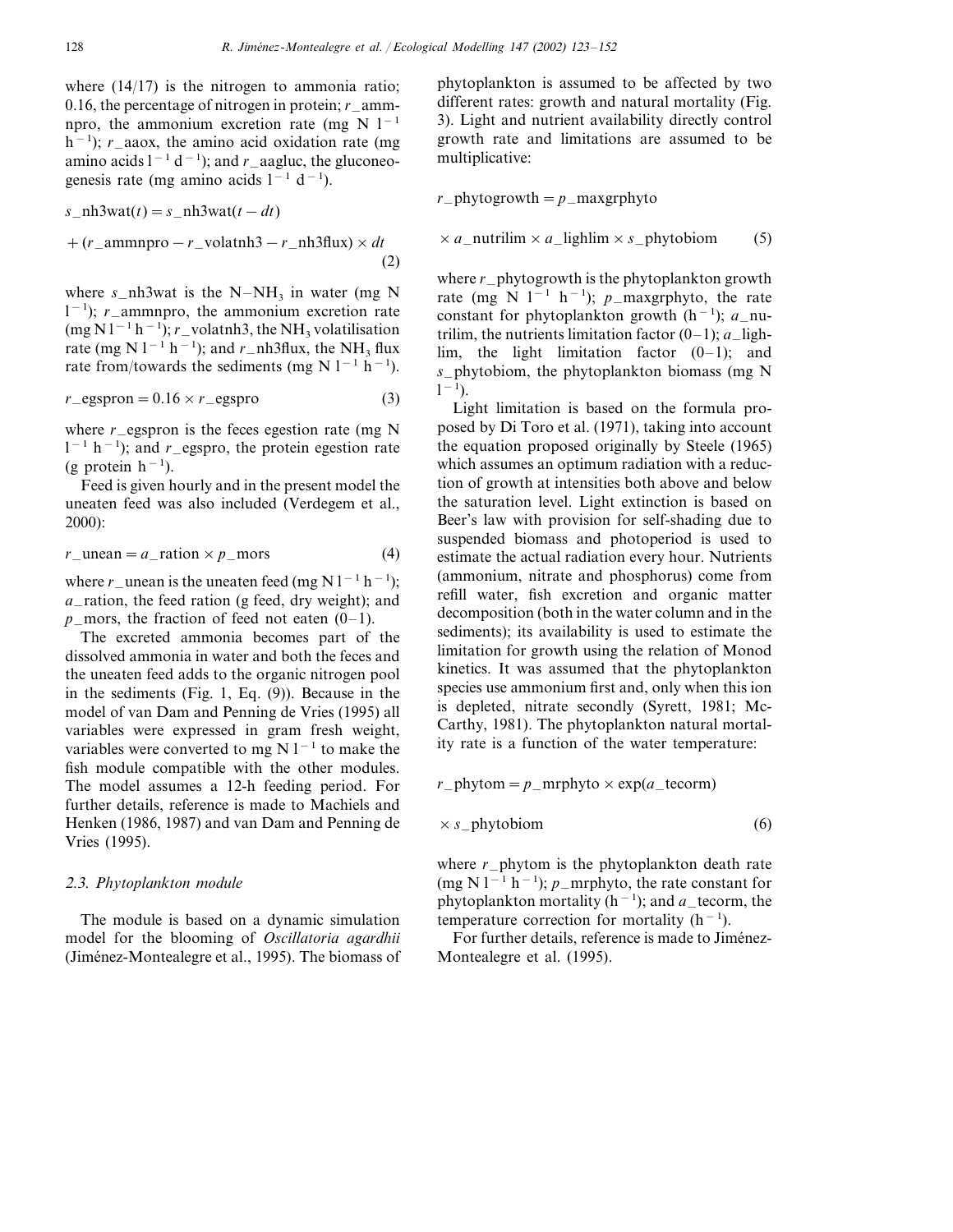

Fig. 2. Fish module relational diagram.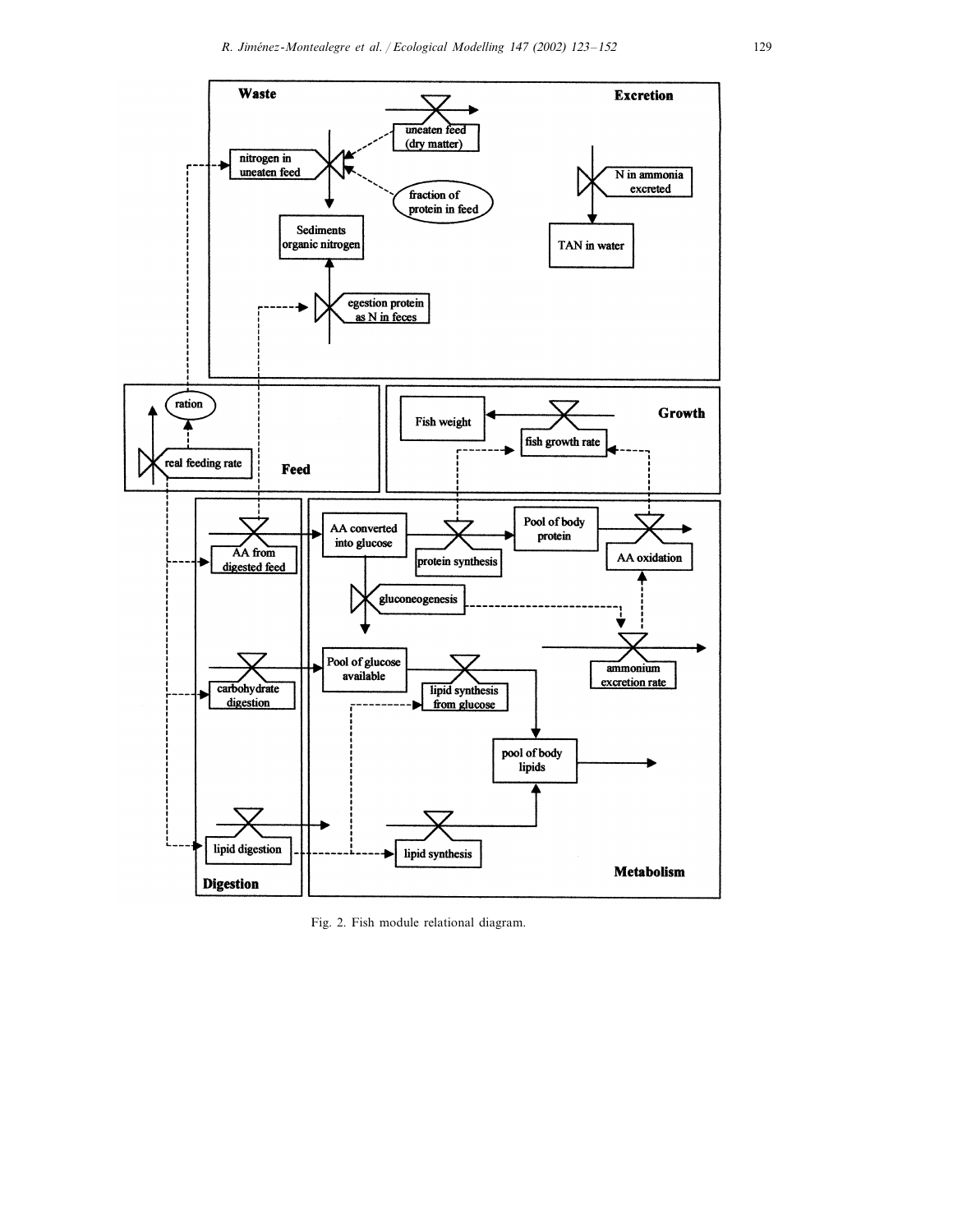

Fig. 3. Phytoplankton module relational diagram.

# <sup>2</sup>.4. *Water*–*sediment module*

Water and sediment compartments are highly correlated in ponds and are considered together as a module that holds several state variables (Fig. 4). Water pH and dissolved oxygen were inputs of the model; minimum values for these parameters were considered in the respective equations. Organic matter is made of wasted feed, dead phytoplankton and feces from fish. The amount of wasted feed is difficult to assess in ponds. Frier et al. (1995) proposed a model in which the fraction of feed eaten can be calculated by iteration, knowing the actual fish growth for a given period and the amount of feed offered. Phillips et al. (1985) estimated that 15–30% of the feed in rainbow trout cage culture is wasted; Thorpe et al. (1990) found feed losses of 19% in salmon cage culture; and van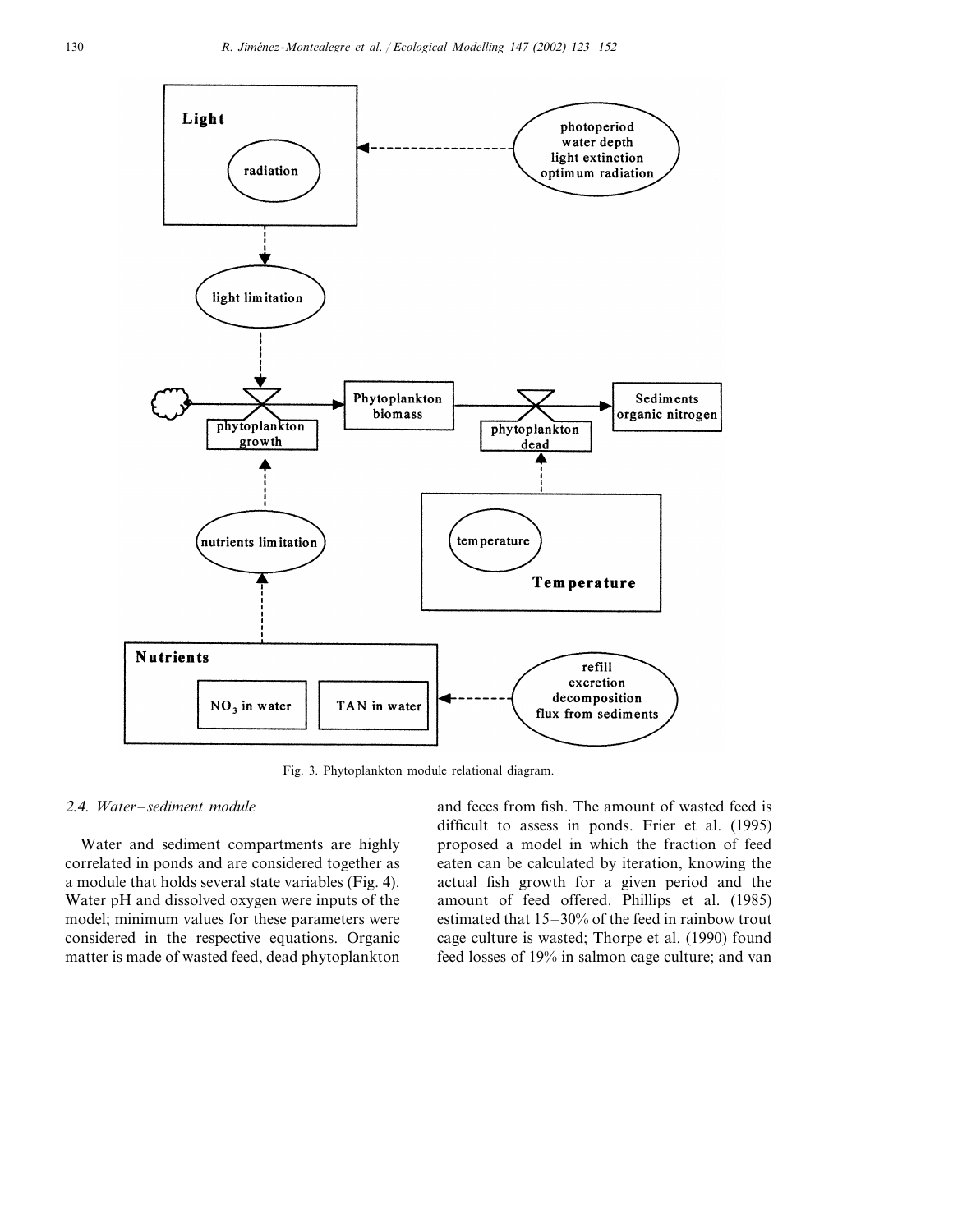

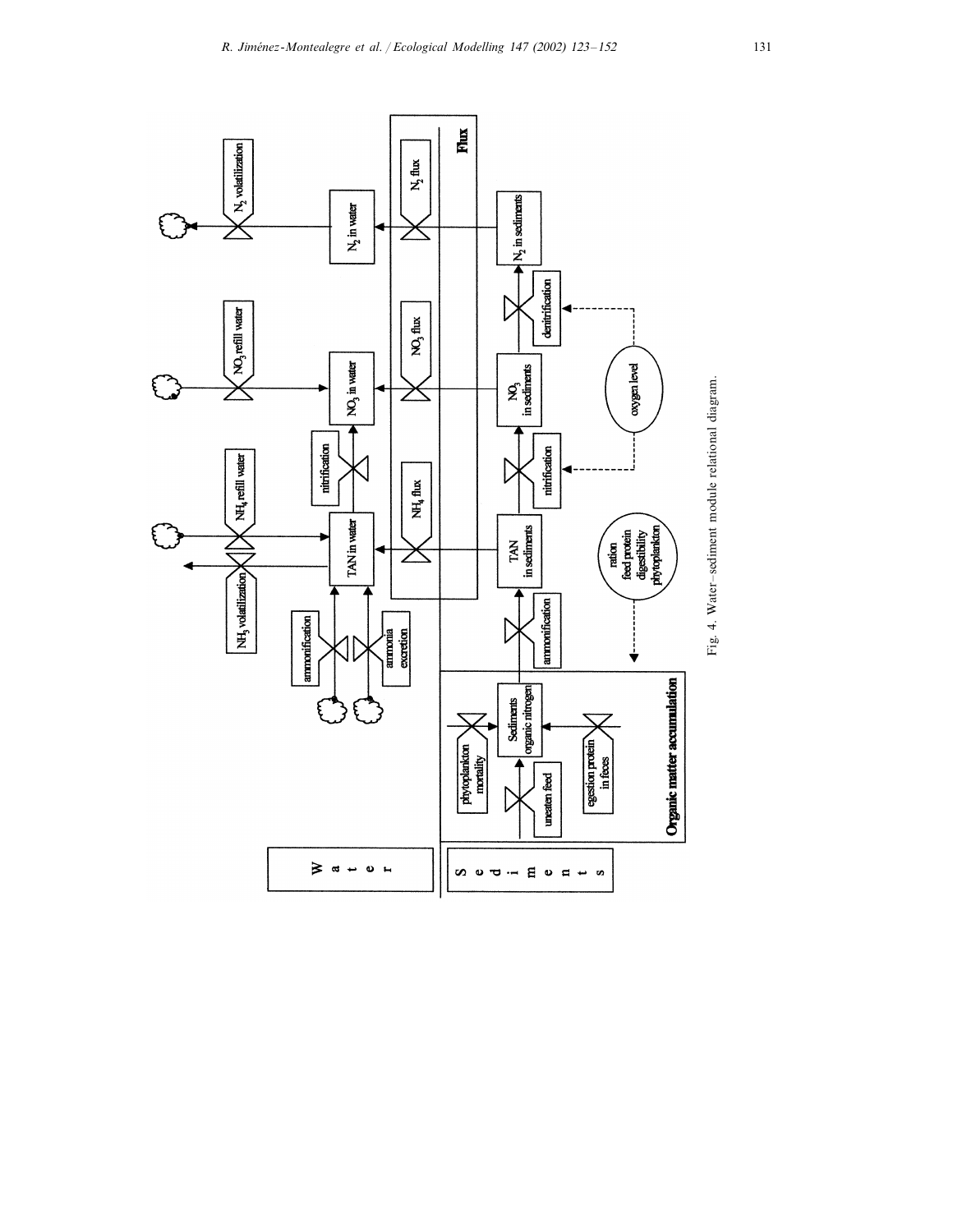der Meer et al. (1995) found for *C*. *macropomum*, raised in recirculation units and fed at levels near satiation, feed losses fluctuating between 9 and 20% irrespective of the fish size. In our model, this value was set to 35% considering the system conditions (earthen fish pond, low fish density). Dead phytoplankton first decompose in the water column:

#### *r*–ammonifwat

= if 
$$
(a\_\text{phwat} > 2)
$$
 and  $(a\_\text{dowat} > 2)$  then  
\n $(s\_\text{phytodead} \times p\_\text{ammonifwat})$  else 0 (7)

where *r*–ammonifwat is the ammonification rate in the water column (mg N l−<sup>1</sup> h−<sup>1</sup> ); *a*–phwat, the water pH; *a*–dowat, the dissolved oxygen in water (mg O2 l −1 );*s*–phytodead, the dead phytoplankton biomass (mg N  $1^{-1}$ ); and *p*<sub>–</sub>ammonifwat, the rate constant of ammonification in water  $(h^{-1})$ .

The rest of the organic matter (wasted feed, partly decomposed phytoplankton, feces) is assumed to settle and decompose in the sediments:

$$
r_{\text{=}}\text{ammonifsed}
$$

= if 
$$
(a_\text{p} \text{hsed} > 2)
$$
 and  $(a_\text{d} \text{osed} > 2)$  then  
 $(s_\text{p} \text{ensed} \times p_\text{p} \text{ammonifsed})$  else 0 (8)

where *r*–ammonifsed is the ammonification rate in the sediments (mg N <sup>1-1</sup> h<sup>-1</sup>); *a*\_phsed, the sediment pH; *a*–dosed, the dissolved oxygen in sediment water (mg  $O_2 1^{-1}$ ); *s*\_ornsed, the organic nitrogen in sediments (mg N  $1^{-1}$ ); and *p*<sub>–</sub>ammonifsed is the rate constant for ammonification in sediments  $(h^{-1})$ .

$$
s\_ornsed(t) = s\_ornsed(t - dt) + (r\_unean
$$
  
+ 
$$
r\_egspron + r\_phytom - r\_ammonifsed) \times dt
$$
 (9)

where  $r$  unean is the rate of nitrogen input in uneaten feed (mg N l<sup>−</sup><sup>1</sup> h<sup>−</sup><sup>1</sup> ); and *r*–egspron, the egestion rate of protein (as nitrogen) in feces (mg  $N l^{-1} h^{-1}$ ).

The compound resulting from ammonification/ mineralization is total ammonia nitrogen (TAN,  $N - NH_3 + N-NH_4^+$ ). Its concentration is influenced by pH and dissolved oxygen levels (Reddy and Patrick, 1984; Oláh et al., 1987). In the model, the percentage of free ammonia is based on pH and temperature conditions (Delincé, 1992). In the water column, ammonium can be used by phytoplankton for growth (see above), be transformed into nitrate:

$$
r_{\text{in}} = \text{if } (a_{\text{in}}) \ge 2 \text{ then}
$$
\n
$$
(p_{\text{in}}) = \text{if } (a_{\text{in}}) \ge 0 \qquad (10)
$$

where *r*–nitrifwat is the nitrification rate in water (mg N l−<sup>1</sup> h−<sup>1</sup> ); *a*–dowat, the dissolved oxygen in water (mg  $O_2$  l<sup>-1</sup>); *p*<sub>-</sub>nitrifwat, the rate constant for nitrification in water (h−<sup>1</sup> ); and *s*–nh4wat, the dissolved N–NH<sub>4</sub><sup>+</sup> in the water column (mg N l<sup>-1</sup>) or be diffused to the sediments based on a concentration gradient:

$$
r_{\text{in}} + \text{in4flux} = -p_{\text{proosity}} \times p_{\text{in}} + \text{in4dir}
$$
\n
$$
\times \left[ \frac{\left( \frac{s_{\text{in}} + \text{in4sed}}{1000} \right)}{p_{\text{seddepth}}} \right]
$$
\n(11)

where  $r_{\perp}$ nh4flux is the flux of N–NH<sub>4</sub><sup>+</sup> (mg N l<sup>-1</sup>) h<sup>−</sup><sup>1</sup> ); *p*–porosity, the soil porosity (dimensionless);  $p_{\text{m}}$ handalif, the diffusion coefficient for N–NH<sub>4</sub><sup>+</sup> (m<sup>2</sup>) h<sup>-1</sup>); *s*\_nh4sed, the dissolved N-NH<sup>+</sup> in sediments (mg N l<sup>−</sup><sup>1</sup> ); and *p*–seddepth, the sediment depth down to  $dNH_4^+/dx = 0$  (m).

The flux of nutrients is based on Fick's first law of diffusion, corrected for porosity and tortuosity of the sediments (Berner, 1980). Due to the higher concentration of nutrients frequently found in the sediments (Boyd et al., 1994) the flux is most likely to occur from the sediments towards the water column and possibly transformed into nitrate and/ or nitrogen gas:

$$
r_{\text{in}}\text{intra} = \text{if } (a_{\text{1}}\text{dosed} > 2) \text{ then}
$$
\n
$$
(p_{\text{in}}\text{intra} \times s_{\text{1}}\text{n+1} \text{dised}) \text{ else } 0 \tag{12}
$$

where  $r_$ nitrifsed is the nitrification rate in sediments (mg N l<sup>−</sup><sup>1</sup> h<sup>−</sup><sup>1</sup> ); *a*–dosed, the dissolved oxygen in sediment water (mg O2 L<sup>−</sup><sup>1</sup> ); *p*–nitrifsed, the rate constant for nitrification in sediments (h<sup>-1</sup>); and *s*\_nh4sed, the dissolved N-NH<sub>4</sub><sup>+</sup> in the sediments (mg N  $1^{-1}$ ).

The latter process is oxygen dependent (Sharma and Ahlert, 1977) and in the model is taken in account. When oxygen is depleted in the sediments, nitrate can be transformed into nitrogen gas via denitrification: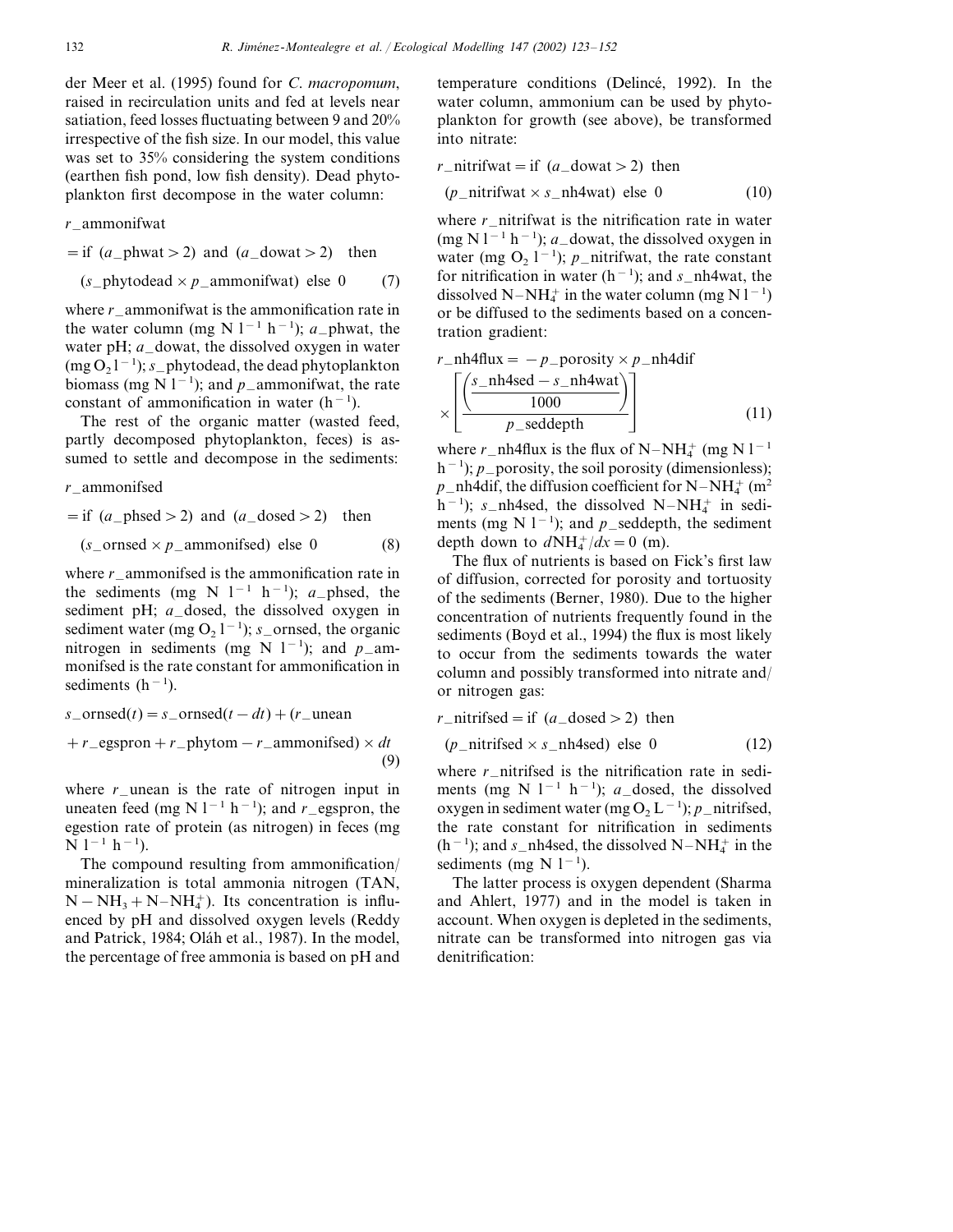*r*<sub>–</sub>denitrifsed = if  $(a$ <sub>–</sub>dosed > 2) then 0

$$
else (p\_denitrifsed \times s\_no3sed) \qquad (13)
$$

where  $r_{\perp}$  denitrified is the denitrification rate in sediments (mg N l<sup>-1</sup> h<sup>-1</sup>); *a*<sub>-</sub>dosed, the dissolved oxygen in sediment water (mg  $O_2$  1<sup>-1</sup>); *p*<sub>-</sub>denitrifsed, the rate constant for denitrification  $(h^{-1})$ ; and s\_no3sed, the dissolved  $NO_3^-$  in the sediments  $(mg N 1^{-1}).$ 

Both ammonia and nitrogen gas (if any) can escape to the air via volatilization depending on its concentration in the water. The rate constants for volatilization consider the diffusion coefficient of the respective gas and the thickness of the water– air interface:

$$
r_{\text{1}} \text{vol} = p_{\text{2}} \text{vol} = 2 \times s_{\text{1}} \text{val} \tag{14}
$$

where  $r_{\perp}$ volatn2 is the N–N<sub>2</sub> volatilisation (mg N  $1^{-1}$  h<sup>-1</sup>); *p*\_volatn2, is the constant for N-N<sub>2</sub> volatilization rate (h<sup>−</sup><sup>1</sup> ); and *s*–n2wat, the dissolved N– $N_2$  in the water column (mg N 1<sup>-1</sup>).

$$
r_{\text{1}} \text{vol} \cdot \text{sinh} \cdot 3 = p_{\text{1}} \text{vol} \cdot \text{sinh} \cdot 3 \times s_{\text{1}} \cdot \text{sinh} \cdot 3 \text{wal} \tag{15}
$$

where  $r_{\perp}$ volatnh<sup>3</sup> is the NH<sub>3</sub> volatilisation (mg N  $1^{-1}$  h<sup>-1</sup>); *p*\_volatnh3, the constant for NH<sub>3</sub> volatilization rate (h<sup>−</sup><sup>1</sup> ); and *s*–nh3wat, the dissolved N–NH<sub>3</sub> in the water column (mg N  $1^{-1}$ ).

#### <sup>2</sup>.5. *Model implementation and parameterization*

The model was implemented in Turbo Pascal (7.0) using the Euler's rectangular method for numerical integration. Because processes, such as oxygen consumption and/or production, could have high rates of change, the time coefficient for each state variable was calculated. The highest rate of increase (or decrease) during the simulation was identified and the relative rate for that period calculated. Time coefficients, defined as the inverse of the relative rate of change, varied from 1.96 to 92.31 h. de Wit and Goudriaan (1978) suggest that the time step for rectangular integration should be one tenth of the smallest time coefficient. However, a fixed time step of 1 h was selected because a further reduction of the time step in the model did not improve the simulations substantially.

The program uses the following input data: water temperature, water pH, dissolved oxygen in both water and sediments, the rate of input of ammonium and nitrate via refill water and the amount of feed offered daily. The general output of the model is the nitrogen concentration in water and sediments (as organic-*N*,  $N-NH_4^+$  and  $N-NO_3^-$ ) and the nitrogen stored in fish and phytoplankton biomass.

#### **3. Material and methods**

#### 3.1. *Experimental data collection for calibration*

The data for the calibration (Table 3) were collected during an experiment designed for this purpose. A stagnant pond with an area of 65-m2 and 1.2 m depth was used. The pond was stocked with *C*. *macropomum* (Cuvier 1818) at a density of 1.1 fish per m2 . Fish were fed a 32% protein commercial feed; weekly average fish weight was used to estimate the amount of feed offered, considering a feeding rate of 2.5% body weight per day and the amount of feed given was used as an input of the model. Dissolved oxygen, water pH and temperature in the middle of the water column were measured at 06:00 and 18:00 h. The dissolved oxygen and the temperature for each hour were estimated using linear interpolation assuming peak values at those hours. To estimate the hourly value of pH, the concentration of  $H_3O^+$  was also interpolated and the pH value obtained.

The pond was sampled weekly for nitrogen contents in phytoplankton, sediments and water. The nitrogen cycle, especially the rates of transformation of dissolved inorganic compounds, is very dynamic and important changes in concentrations occur during the day (Meade, 1985; Mires et al., 1990; Abdalla et al., 1996). Sampling was performed at noon. For the comparison between simulated and observed values, this fact was considered by comparing only values from similar hours of sampling.

Dissolved nitrogen  $(N-NO_3^-$  and  $N-NH_4^+$  +  $N-NH_3$ ) in water and sediments was determined using traditional methods (APHA, 1989). Organic nitrogen in water, sediments and phytoplankton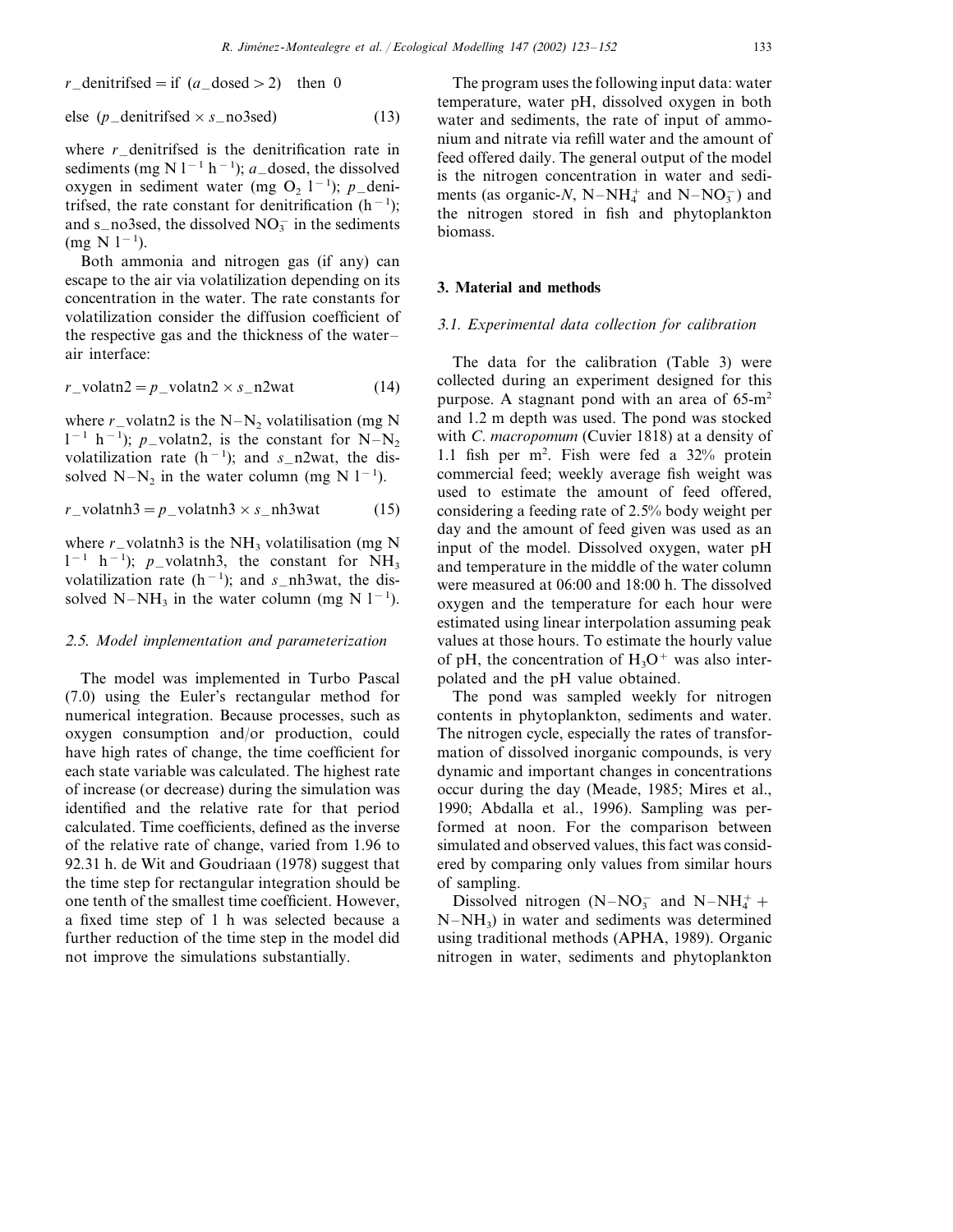| Table 3         |                 |                                                                     |                 |                 |                           |                           |                  |
|-----------------|-----------------|---------------------------------------------------------------------|-----------------|-----------------|---------------------------|---------------------------|------------------|
|                 |                 | Experimental data collected to perform the calibration of the model |                 |                 |                           |                           |                  |
|                 |                 |                                                                     |                 |                 |                           |                           |                  |
| Day*            | State variable  |                                                                     |                 |                 |                           |                           |                  |
|                 |                 |                                                                     |                 |                 |                           |                           |                  |
|                 |                 |                                                                     |                 |                 |                           |                           |                  |
|                 | $s_$ nh4wat     | s_nh4sed                                                            | $s$ _no3wat     | $s$ _no3sed     | $a$ _fishw                | $s$ <sub>-phytobiom</sub> | s ornsed         |
|                 | $(mg N 1^{-1})$ | $(mg N l^{-1})$                                                     | $(mg N 1^{-1})$ | $(mg N 1^{-1})$ | $(g$ fish <sup>-1</sup> ) | $(mg N l^{-1})$           | $(mg N l^{-1})$  |
|                 | 0.081           | 0.206                                                               | 0.619           | 0.105           | 35.0                      | 0.322                     | 140.29           |
| $7\phantom{.0}$ | 0.032           | 0.026                                                               | 0.546           | 0.167           | 42.1                      | 0.766                     | 139.10           |
| Initial<br>14   | 0.102           | 0.078                                                               | 0.539           | 0.200           | 50.0                      | 0.869                     | 138.72           |
| 21              | 0.190           | 0.135                                                               | 0.555           | 0.259           | 62.4                      | 0.803                     | 140.23           |
|                 | 0.239           | 0.181                                                               | 0.585           | 0.416           | 74.9                      | 0.906                     | 139.75           |
|                 | 0.290           | 0.191                                                               | 0.596           | 0.563           | 90.8                      | 0.880                     | 140.50           |
| 28<br>35<br>42  | 0.334           |                                                                     | 0.624           |                 |                           |                           |                  |
| 49              | 0.419           | 0.224<br>0.263                                                      | 0.644           | 0.689<br>0.849  | 108.4<br>128.1            | 0.960<br>0.994            | 141.13<br>141.24 |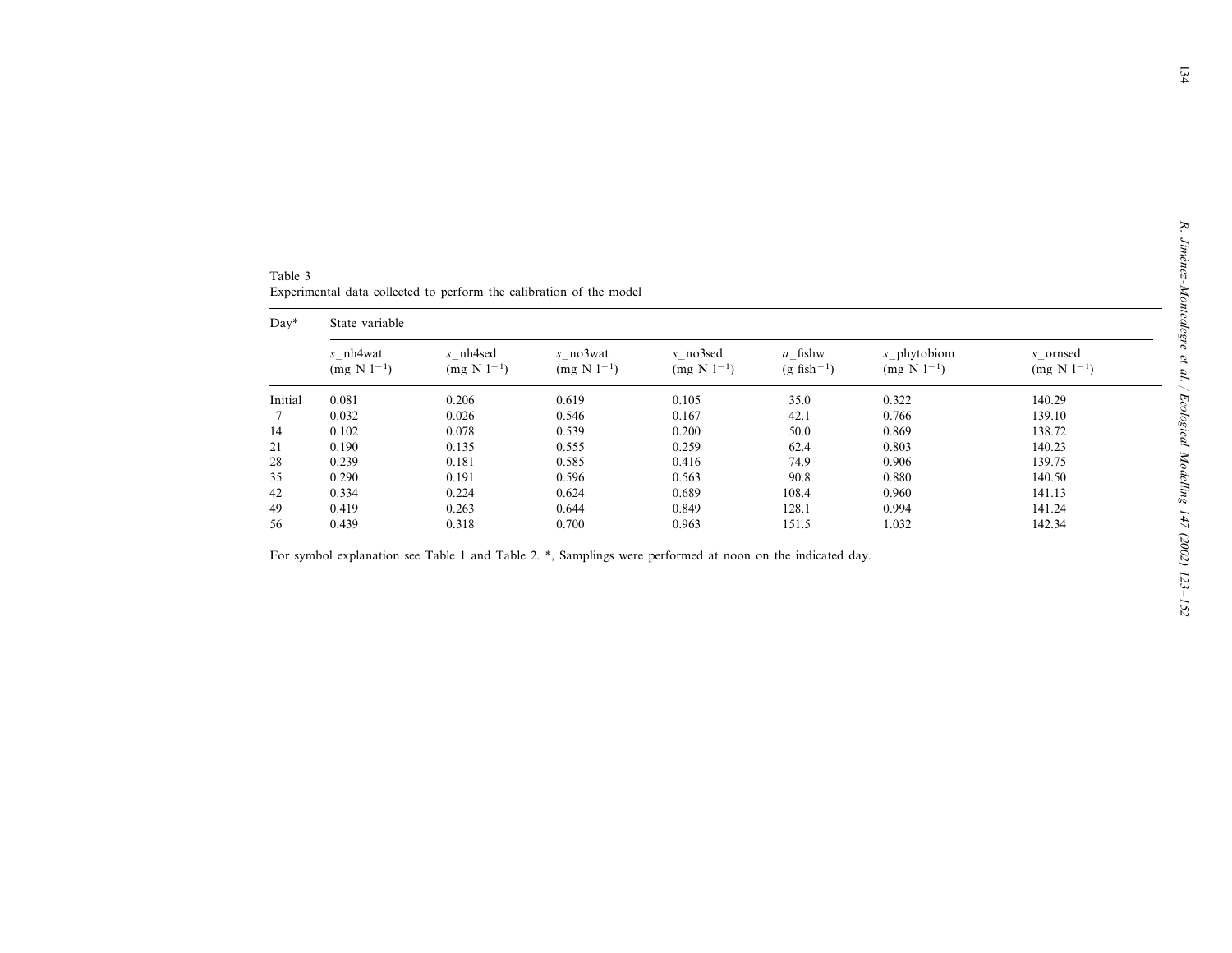was determined using the method of AOAC (1980). The nitrogen stored in fish biomass was calculated weekly based on average fish weight and the determination of total nitrogen in fish flesh at harvest was determined using the micro-Kjeldahl method (AOAC, 1980). After each weekly sampling, the volume of water lost via evaporation was replaced with water of known nitrogen (nitrate and ammonium ions) concentration. Soil porosity was also determined following the method described by Corredor and Morell (1985).

### 3.2. *Calibration*

The fish module was first calibrated for *Colossoma*. Field and laboratory determinations at the beginning of the experiment were used as

Table 4 Initial conditions used in the simulations

initial values (Table 4). Calibration was carried out by adjusting the equation coefficients in order to improve the fit between simulated and observed data. During the process, one selected coefficient value was changed at a time and the model was run for the whole simulation period. When the coefficient was previously reported in the literature, that value was used as the initial value for the simulation; in some cases a range for the coefficient was reported in literature, so the calibration was performed changing the coefficient within that range. Calibrated rate coefficients are indicated in Table 5. The degree of agreement between simulated and observed data over the whole simulation was determined at every time when field data were available, calculating the relative error:

| Variable                                        | Symbol       | Dimension                           | Calibration<br>Colossoma macropomum | Validation<br>Oreochromis niloticus |
|-------------------------------------------------|--------------|-------------------------------------|-------------------------------------|-------------------------------------|
| Fish number                                     | a fishnb     | #                                   | 70                                  | 960                                 |
| Fraction of protein in feed (wet)               | a feedpr     | $%$ In dry matter                   | 0.32                                | 0.30                                |
| Carbohydrate digestibility coefficient          | $p$ digca    | $\frac{0}{0}$                       | 0.60                                | 0.50                                |
| Lipids digestibility coefficient                | $p$ digli    | $\frac{0}{0}$                       | 0.80                                | 0.50                                |
| First factor for lipid oxidation rate           | $p$ fac1     | Dimensionless                       | 6.456                               | 4.300                               |
| Second factor for lipid oxidation<br>rate       | $p$ fac2     | Dimensionless                       | 0.9046                              | 1.2000                              |
| Minimum fat % in fresh weight of<br>fish        | $p$ lipfin   | $\frac{0}{0}$                       | 3.5                                 | 3.0                                 |
| Pond area                                       | $p$ pondarea | m <sup>2</sup>                      | 65                                  | 800                                 |
| Protein percentage in fish (fresh<br>weight)    | $p$ prperc   | g protein $(100 g)$<br>$fish)^{-1}$ | 15.0                                | 17.0                                |
| Reference temperature for routine<br>metabolism | $p$ reftemp  | $\rm ^{\circ}C$                     | 25                                  | 26                                  |
| Routine metabolism coefficient                  | $p$ rmcf     | mole ATP $g^{-0.8}$<br>$h^{-1}$     | $1.05e^{-3}$                        | $1.21e^{-3}$                        |
| Total pool of body lipid                        | s libiom     | g lipid                             | 2.800                               | 2.808                               |
| $NH3$ in sediments                              | s nh3sed     | $mg N l-1$                          | 0.105                               | 0.002                               |
| $NH3$ in water                                  | $s$ nh 3wat  | $mg N l-1$                          | 0.002                               | 0.005                               |
| $NH4+$ in sediments                             | s nh4sed     | $mg N l-1$                          | 0.206                               | 0.105                               |
| $NH_4^+$ in water                               | s nh4wat     | $mg N l-1$                          | 0.081                               | 0.240                               |
| $NO_3^-$ in water                               | $s$ no 3wat  | $mg N l-1$                          | 0.619                               | 0.114                               |
| Organic nitrogen in sediments                   | s ornsed     | $mg N l-1$                          | 140.29                              | 38.18                               |
| Phytoplankton biomass                           | s phytobiom  | $mg N l-1$                          | 0.322                               | 0.113                               |
| Total body protein biomass (dry<br>matter)      | s prbiom     | g protein                           | 5.95                                | 5.97                                |
| Individual fish weight (wet weight)             | $s$ wf       | g                                   | 35.0                                | 35.1                                |

Only parameters changed during calibration and validation runs are included.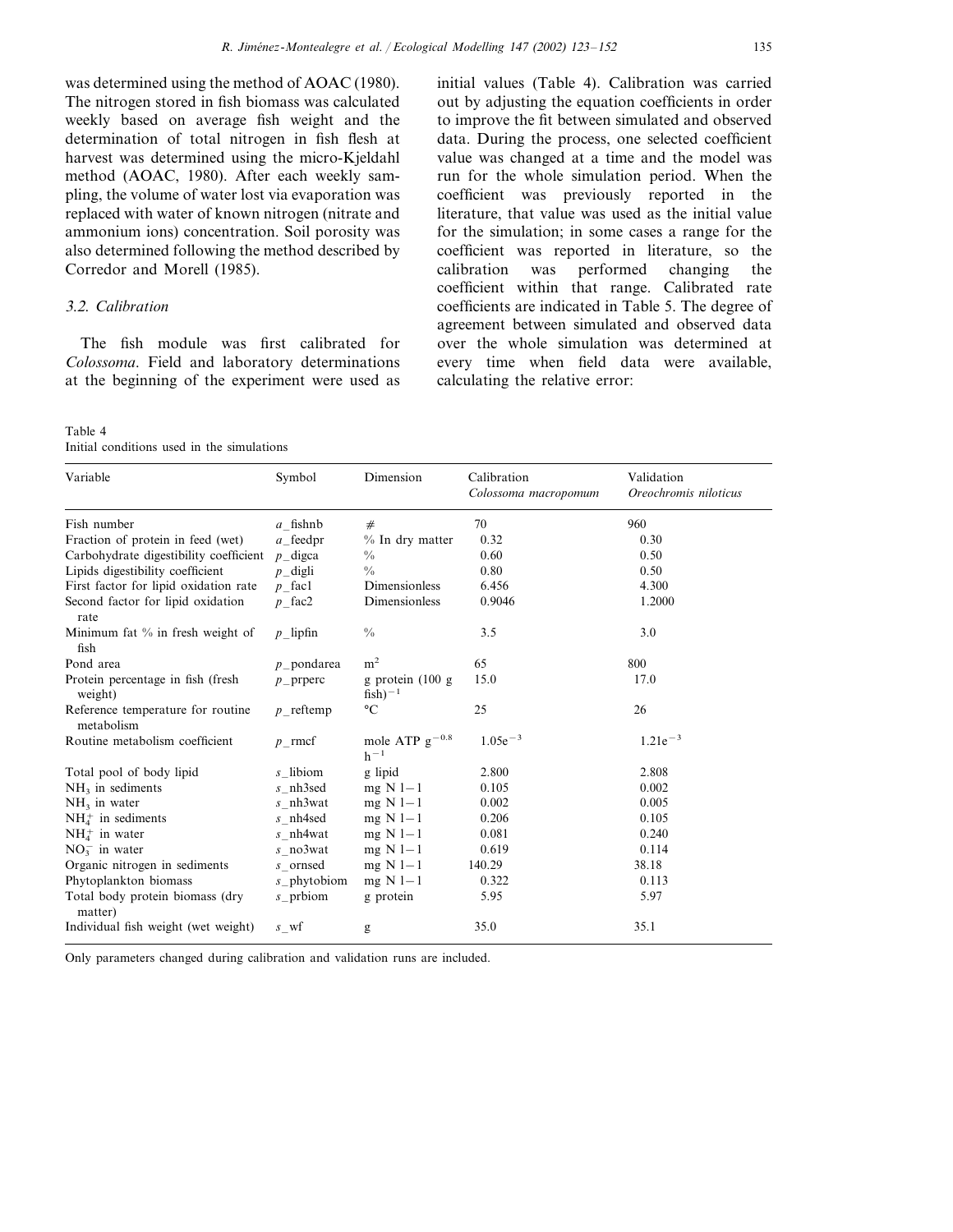| Table 5                                                |  |  |  |  |
|--------------------------------------------------------|--|--|--|--|
| Coefficient values used in the model after calibration |  |  |  |  |

| Variable                                                               | Symbol                    | Units                                       | Value                    | Initial source                                     |
|------------------------------------------------------------------------|---------------------------|---------------------------------------------|--------------------------|----------------------------------------------------|
| Gram of amino acids needed for 1 $p$ aaatp<br>mole ATP                 |                           | g amino acid<br>(mole $ATP$ ) <sup>-1</sup> | 4.76                     | (van Dam and Penning de Vries,<br>1995)            |
| Fraction of digested protein used $p$ aafdgl<br>for gluconeogenesis    |                           | Dimensionless                               | 0.05                     | (Machiels and Henken, 1986)                        |
| Ammonification in sediments rate $p_$ <b>ammonified</b><br>coefficient |                           | $h^{-1}$                                    | $5.04e^{-6}$             | (Berner, 1974)                                     |
| Ammonification in water rate<br>coefficient                            | $p$ _ammonifwat           | $h^{-1}$                                    | $5.04e^{-3}$             | (Otsuki and Hanya, 1972)                           |
| Ratio carbon/nitrogen in<br>phytoplankton                              | $p$ cnratio               | $g C (g N)^{-1}$                            | 6.622                    | Redfield ratio                                     |
| Constant for extinction                                                | $p$ _constext             | Dimensionless                               | 0.085                    | After Scavia (1980)                                |
| Denitrification rate coefficient in                                    | $p$ denitrifsed           | $h^{-1}$                                    | $(0.0318*exp$            | (Stanford et al., 1975)                            |
| sediments                                                              |                           |                                             | $(0.078*)$               |                                                    |
|                                                                        |                           |                                             | $(a_t \text{temp} - 20)$ |                                                    |
| Diffusion coefficient for $NH3$                                        | $p$ _diffcoefnh3          | $cm2 h-1$                                   | 0.115                    | (Broeker, 1974)                                    |
| Carbohydrate digestibility<br>coefficient                              | $p$ _digca                | $\frac{0}{0}$                               | 0.50                     | (van Dam and Penning de Vries,<br>1995)            |
| Lipid digestibility coefficient                                        | $p$ _digli                | $\frac{0}{0}$                               | 0.50                     | (van Dam and Penning de Vries,<br>1995)            |
| Protein digestibility coefficient                                      | $v$ _digpr                | $\frac{0}{0}$                               | 0.80                     | (van Dam and Penning de Vries,<br>1995)            |
| Light extinction due to water                                          | $p$ exwa                  | $m^{-1}$                                    | 0.27                     | (Scavia, 1980)                                     |
| First factor for aalirate equation                                     | $p$ _fac1                 | Dimensionless                               | 4.3                      | Estimated after van der Meer and<br>van Dam (1998) |
| Second factor for aalirate equation $p$ fac2                           |                           | Dimensionless                               | 1.2                      | Estimated after van der Meer and<br>van Dam (1998) |
| Initial lipid                                                          | $p$ _iliper               | $%$ fw                                      | 8.0                      | (van Dam and Penning de Vries,<br>1995)            |
| Half saturation constant for<br>nitrogen                               | $p_k$                     | mg N $1^{-1}$                               | 0.3                      | (Chen and Orlob, 1975)                             |
| Cost of lipid synthesis                                                | $p$ _liatco               | mole ATP $g^{-1}$                           | 0.015                    | (van Dam and Penning de Vries,<br>1995)            |
| Gram of lipids needed for 1 mole $p$ liatp<br>ATP                      |                           | g lipid (mole<br>$ATP$ ) <sup>-1</sup>      | 1.96                     | (van Dam and Penning de Vries,<br>1995)            |
| Minimum fat percentage in fresh<br>weight of fish                      | $p$ _lipfin               | $\frac{0}{0}$                               | 3.0                      | (van Dam and Pauly, 1995)                          |
| Phytoplankton growth rate<br>coefficient                               | $p$ _maxgrphyto           | $h^{-1}$                                    | 0.104                    | (Scavia, 1980)                                     |
| Fraction of feed given to fish but<br>not eaten                        | $p$ mors                  | $0 - 1$                                     | 0.35                     | Estimated                                          |
| Phytoplankton mortality rate<br>coefficient                            | $p$ _mrphyto              | $h^{-1}$                                    | 2.08e-4                  | (Jørgensen et al., 1978)                           |
| Cost of gluconeogenesis                                                | $p$ _neoatco              | mole ATP $g^{-1}$                           | $-0.095$                 | (Li and Gregory, 1974)                             |
| Diffusion coefficient for $NH3$                                        | $p_{\text{}}$ nh3dif      | $m^2 h^{-1}$                                | 1.0                      | (Brezonik, 1994)                                   |
| Diffusion coefficient for $NH4+$                                       | $p_{\text{}}$ nh4dif      | $m^2 h^{-1}$                                | 1.7107e-4                | (Li and Gregory, 1974)                             |
| Nitrification in sediments rate<br>coefficient                         | $p$ _nitrifsed            | $h^{-1}$                                    | 0.010                    | (Bansal, 1976)                                     |
| Nitrification in water rate<br>coefficient                             | $p$ _nitrifwat            | $h^{-1}$                                    | 4.17e-4                  | (Bansal, 1976)                                     |
| Diffusion coefficient for $NO_3^-$                                     | $p$ _no3dif               | $m^2$ h <sup>-1</sup>                       | 6.84e-6                  | (Li and Gregory, 1974)                             |
| Pond area                                                              | $p$ pondarea              | m <sup>2</sup>                              | 70                       | Own observation                                    |
| Soil porosity                                                          | $p$ <sub>-</sub> porosity | Dimensionless                               | 0.84                     | Own observation                                    |
| Cost of protein synthesis                                              | $p$ pratco                | mole ATP $g^{-1}$                           | 0.075                    | (van Dam and Penning de Vries,<br>1995)            |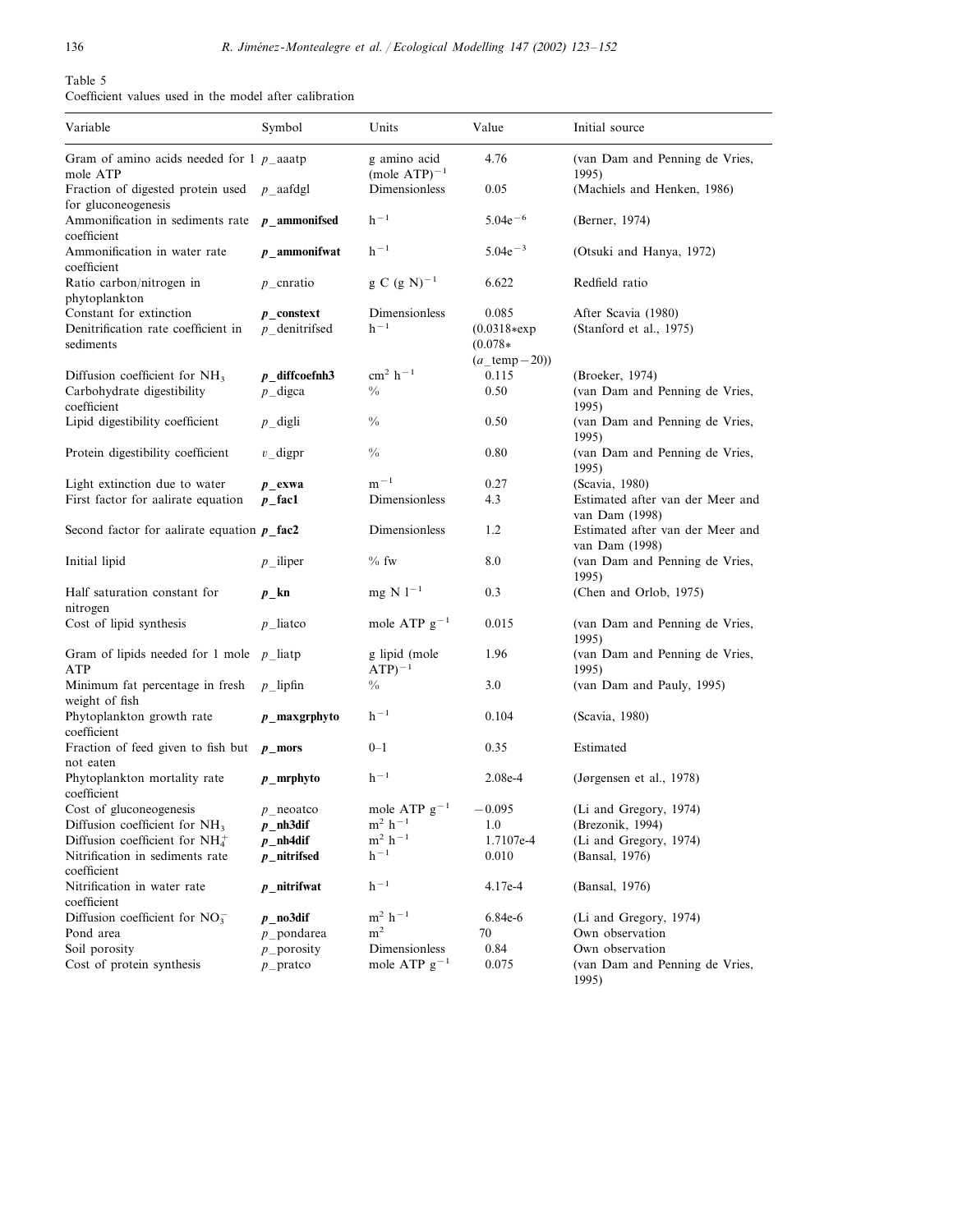Table 5 (*Continued*)

| Variable                                              | Symbol          | Units                            | Value     | Initial source                          |
|-------------------------------------------------------|-----------------|----------------------------------|-----------|-----------------------------------------|
| Protein percentage in fresh weight $p$ prperc         |                 | g prot $(100 g)$<br>$fish)^{-1}$ | 17.00     | (van Dam and Penning de Vries,<br>1995) |
| $Q_{10}$ factor metabolism                            | $p_{q10}$       | Dimensionless                    | 2.0       | (Machiels and Henken, 1986)             |
| Saturation light intensity                            | $p$ radop       | $\frac{1}{\nu}$ h <sup>-1</sup>  | 1.67      | (van Liere et al., $1978$ )             |
| Reference temperature for routine<br>metabolism       | $p$ reftemp     | $\rm ^{\circ}C$                  | 26        | (Saint-Paul, 1988)                      |
| Routine metabolism coefficient                        | $p$ rmcf        | mole ATP $g^{-0.8}$<br>$h^{-1}$  | $5.04e-5$ | (van der Meer and van Dam, 1998)        |
| Routine metabolism exponent                           | $p$ rmex        | Dimensionless                    | 0.8       | (van der Meer and van Dam, 1998)        |
| Maximum temperature for<br>phytoplankton              | $p$ temax       | $^{\circ}C$                      | 35        | (Chen and Orlob, 1975)                  |
| Volatilization of NH <sub>3</sub> rate<br>coefficient | $p$ volatnh $3$ | $h^{-1}$                         | $3.19e-3$ | (Wolfe et al., 1986)                    |
| Water depth                                           | $p$ _waterdepth | m                                | 1.2       | Own observation                         |
| Water/sediment film thickness                         | $p$ zfilm       | cm                               | 0.3       | (Wolfe et al., 1986)                    |

Calibrated coefficients are in boldface.

$$
RE = \frac{S_{sim} - S_{obs}}{\frac{1}{2}(S_{sim} + S_{obs})}
$$
(16)

in which RE is the relative error and  $S_{sim}$  and  $S_{obs}$ are the simulated and observed values of the state variables at each moment. This way of calculating the RE takes into account the fact that both observed and simulated values are an approximation of the real value. Using a reiterative trial and error procedure, the coefficients were adjusted until the RE was at least equal or lower than 0.25 for any sampling period ; the same procedure was used for each coefficient. Final simulation was performed when all coefficients were set (Table 5) and the average relative error (ARE) for each state variable was used to assess the agreement for the whole experiment (van Dam et al., 1996).

#### <sup>3</sup>.3. *Sensitiity analysis*

In order to evaluate which parameters mainly determine the *N*-transformations and fluxes between compartments in the system, a sensitivity analysis was used. Each time a selected rate coefficient was changed by  $\pm 10\%$  of the value that gave the best fit between simulated and observed data maintaining the other coefficients unchanged. The difference between the value of the state variable at each sampling date for the highest rate coefficient  $(+10\%)$  and the value for the lowest rate coefficient ( $-10\%$ ) expressed as a percentage of the value using the coefficient obtained after calibration was used to quantify the sensitivity of the model to that particular coefficient (Piedrahita, 1986). The result of this analysis is used as a guide to further experiments and study: if the influence of a certain parameter is relatively small, further analyses may be left for some time, but if the influence is large, more work should be invested in a further analysis of the section of the program where this parameter plays a role (de Wit and Goudriaan, 1978).

#### 3.4. *Validation*

For the validation of the model, independent data sets were used (Table 6). Two stagnant ponds of 800 m2 and 1.2 m depth were stocked with 35.1  $g$  ( $\pm$  7.0 S.D.) *O. niloticus*, at a density of 1.2 fish m<sup>−</sup><sup>2</sup> . Fish were grown for 91 days and sampled every 3 weeks, sampling at least 50% of the entire pond population. Fish were fed a 3 mm 30% protein pellet. Average fish weight was used to estimate the amount of feed offered using a feeding rate of 2.5% body weight per day. The daily ration was divided into two equal portions and administrated at 07:00 and 15:00 h; fish were not fed on sampling days. Table 4 compares the initial conditions for the calibration and valida-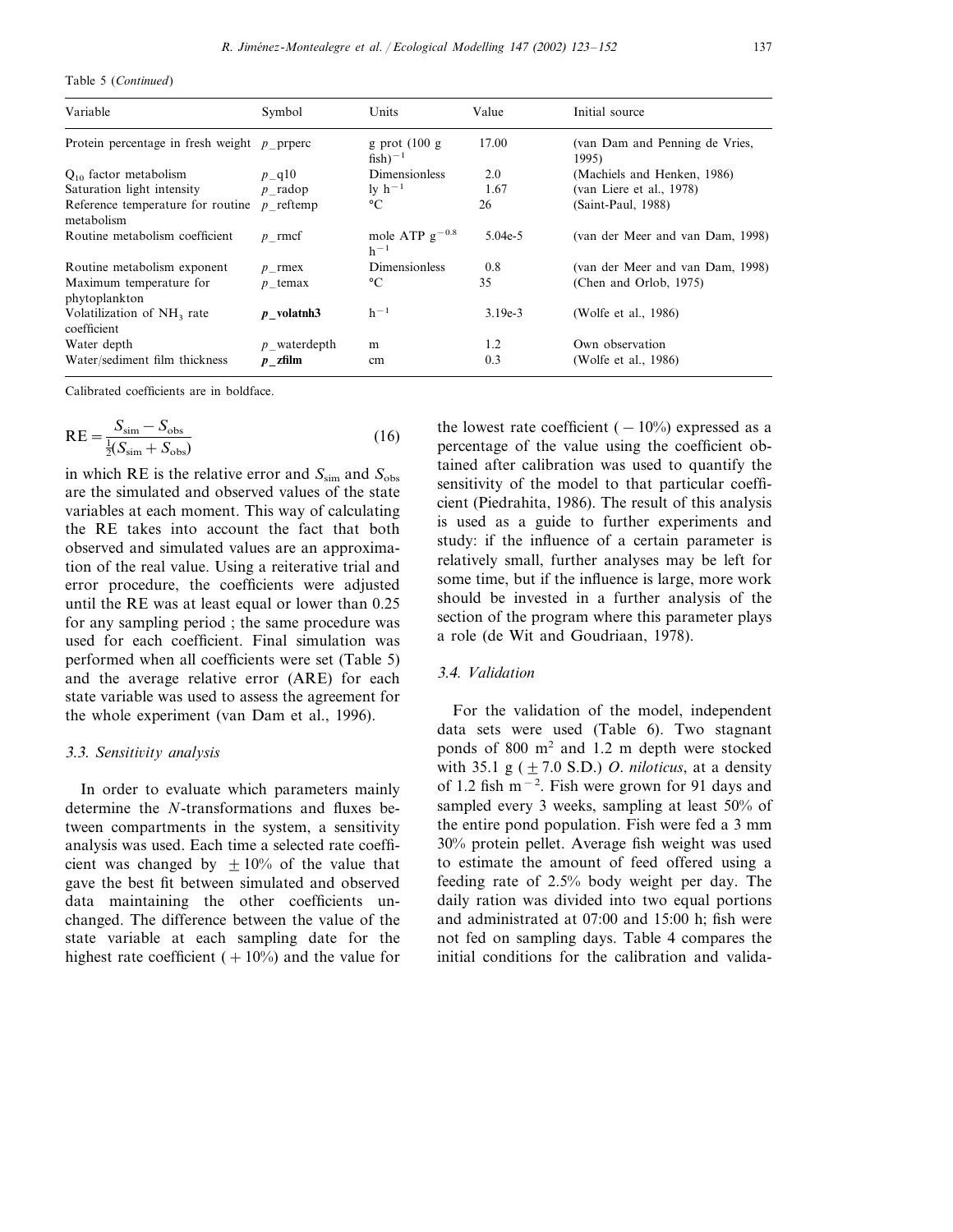| $Day*$  | s nh4wat<br>$(mg N l^{-1})$ | s nh4sed<br>$(mg N 1^{-1})$ | $s$ no 3 wat<br>$(mg N1^{-1})$ | a fishw<br>$(g$ fish <sup>-1</sup> ) | $s$ phytobiom<br>$(mg N 1^{-1})$ | s_ornsed<br>$(mg N 1^{-1})$ |
|---------|-----------------------------|-----------------------------|--------------------------------|--------------------------------------|----------------------------------|-----------------------------|
| Initial | 0.240(0.027)                | 0.105(0.011)                | 0.114(0.012)                   | 35.1(7.0)                            | 0.113(0.028)                     | 38.18 (1.4)                 |
| 7       | 0.011(0.002)                | 0.077(0.055)                | 0.111(0.037)                   |                                      | 0.527(0.017)                     | 38.76 (2.2)                 |
| 14      | 0.087(0.031)                | 0.067(0.041)                | 0.076(0.010)                   |                                      | 0.752(0.036)                     | 38.02(1.3)                  |
| 21      | 0.096(0.041)                | 0.087(0.014)                | 0.095(0.012)                   | 61.8(12.8)                           | 0.837(0.051)                     | 41.14(3.7)                  |
| 28      | 0.192(0.061)                | 0.162(0.014)                | 0.114(0.011)                   |                                      | 0.854(0.043)                     | 45.53(2.3)                  |
| 35      | 0.250(0.020)                | 0.153(0.027)                | 0.162(0.007)                   |                                      | 0.961(0.032)                     | 58.03 (5.3)                 |
| 42      | 0.261(0.016)                | 0.174(0.027)                | 0.189(0.024)                   | 102.4(12.2)                          | 1.085(0.089)                     | 54.54 (7.8)                 |
| 49      | 0.412(0.095)                | 0.281(0.069)                | 0.168(0.005)                   |                                      | 0.879(0.181)                     | 64.45(8.5)                  |
| 56      | 0.327(0.042)                | 0.211(0.027)                | 0.192(0.007)                   |                                      | 0.923(0.135)                     | 82.23 (3.8)                 |
| 63      | 0.427(0.055)                | 0.266(0.081)                | 0.273(0.016)                   | 161.3(19.1)                          | 1.017(0.067)                     | 83.34 (7.4)                 |
| 70      | 0.344(0.210)                | 0.388(0.040)                | 0.401(0.064)                   |                                      | 1.076(0.087)                     | 85.54 (9.5)                 |
| 77      | 0.624(0.083)                | 0.355(0.149)                | 0.439(0.107)                   |                                      | 1.204(0.072)                     | 85.14 (8.0)                 |
| 84      | 0.621(0.212)                | 0.504(0.013)                | 0.406(0.048)                   | 236.1(19.8)                          | 1.191(0.080)                     | 81.52 (12.9)                |
| 90      | 0.791(0.015)                | 0.509(0.068)                | 0.422(0.067)                   |                                      | 1.125(0.137)                     | 90.83 (19.8)                |

Experimental data collected to perform the validation of the model

For symbol explanation see Table 1 and Table 2. S.D. is indicated between brackets. \*, Samplings were performed at noon on the indicated day.

tion runs. Dissolved oxygen, water pH and temperature in the water column were measured twice a day and interpolated to obtain hourly values, as in the calibration experiment. Ponds were sampled weekly, at noon, for nitrogen contents in phytoplankton, sediments and water using the methods described.

# **4. Results**

Most of the coefficients used in the model were taken from the literature; when information was not available, the coefficients were estimated by fitting model predictions to observed data for a time series of data and for all the state variables.

The calibrated model was run for the whole experimental period (56 days in this case) and simulated values were plotted against the observed values (Fig. 5). Ammonium and nitrate concentrations in the water column (*s*–nh4wat and *s*–no3wat) were well simulated with predicted values randomly around the observed values. Simulated values for sediment organic and inorganic nitrogen compounds were higher than observed values most of the time, but average relative errors (AREs) remained equal or  $\lt 0.11$  (Table 7). The agreement between simulated and observed fish weight and phytoplankton biomass was good. Fig. 6 presents the temporal dynamics of the system for two selected variables (organic nitrogen and ammonium in sediments) after calibration and validation.

The combination of all the coefficient values gave at the end relative errors oscillating between 0 and −0.23 (Table 7). The simulation of ammonium in the sediments (s\_nh4sed) presented the highest positive deviation from observed values on days 7 and 21 ( $+0.22$  and  $+0.16$ , respectively) while the highest negative deviation occurred on days 7 and 12 ( $-0.23$  and  $-0.12$ , respectively) for the simulation of nitrate in the sediments ( $s$ <sub>-no</sub>3sed). The concentration of ammonium in the sediments also presented the higher average relative error (ARE) for the whole simulation period.

The response of the state variables to a 10% increment and 10% decrement in the value of selected parameters was used as a quantification of model sensitivity (Piedrahita, 1986); sensitivity analysis was used to identify coefficients which have a strong effect over different state variables. Table 8 summarizes the sensitivity to selected parameters and the corresponding state variable(s). The concentration of ammonium in the water column (s\_nh4wat) was strongly affected

Table 6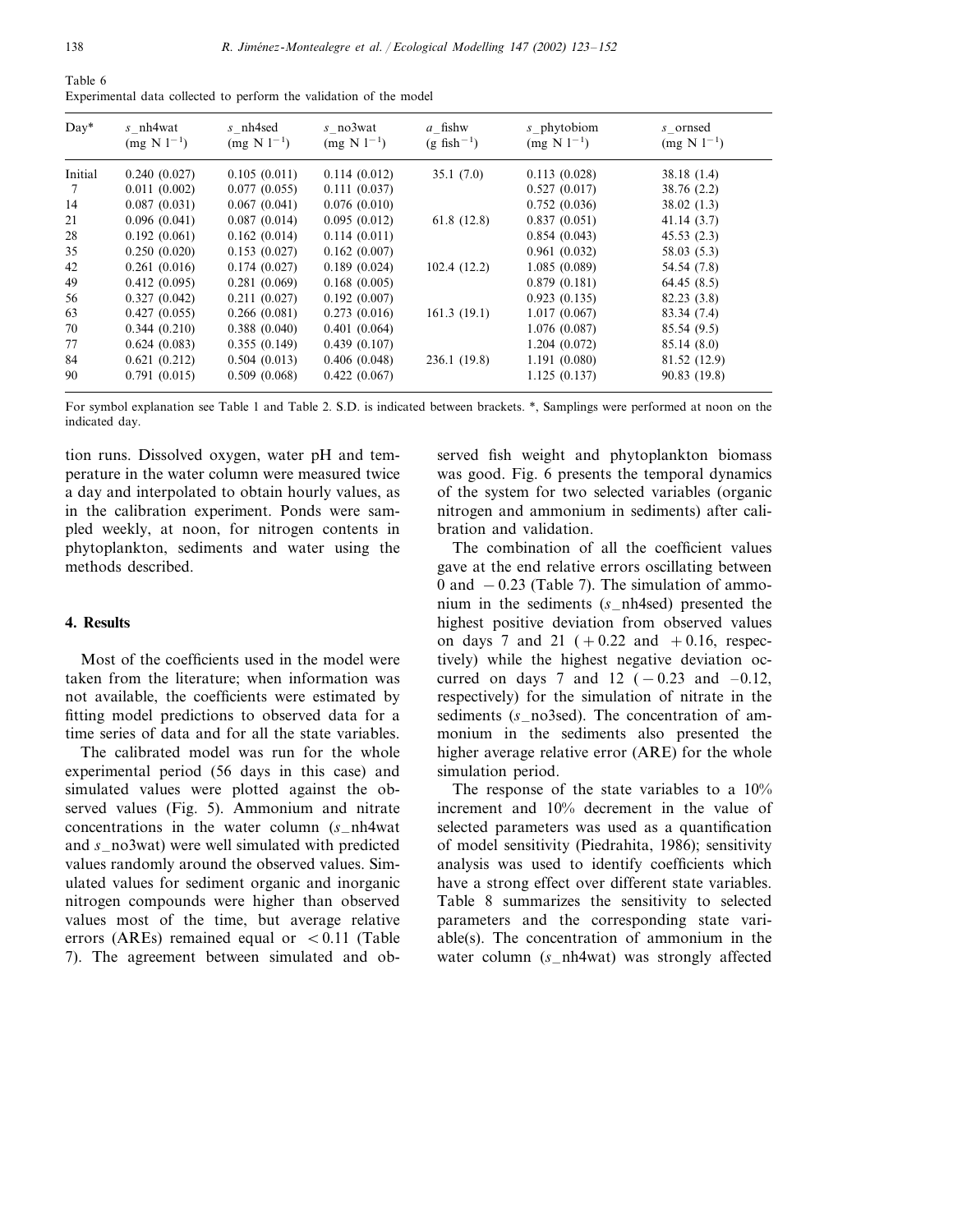by the percent of protein in the feed and by the routine metabolism exponent; this last coefficient also had an important effect on the concentration of ammonium in the sediments ( $s_$ nh4sed) and on the fish weight (*s*–fw). Fish weight was also strongly affected by the protein digestibility coefficient.



Fig. 5. Calibration results for the model. The bisector represents perfect agreement between simulated and observed values (ARE, average relative error; relative errors range is given within brackets).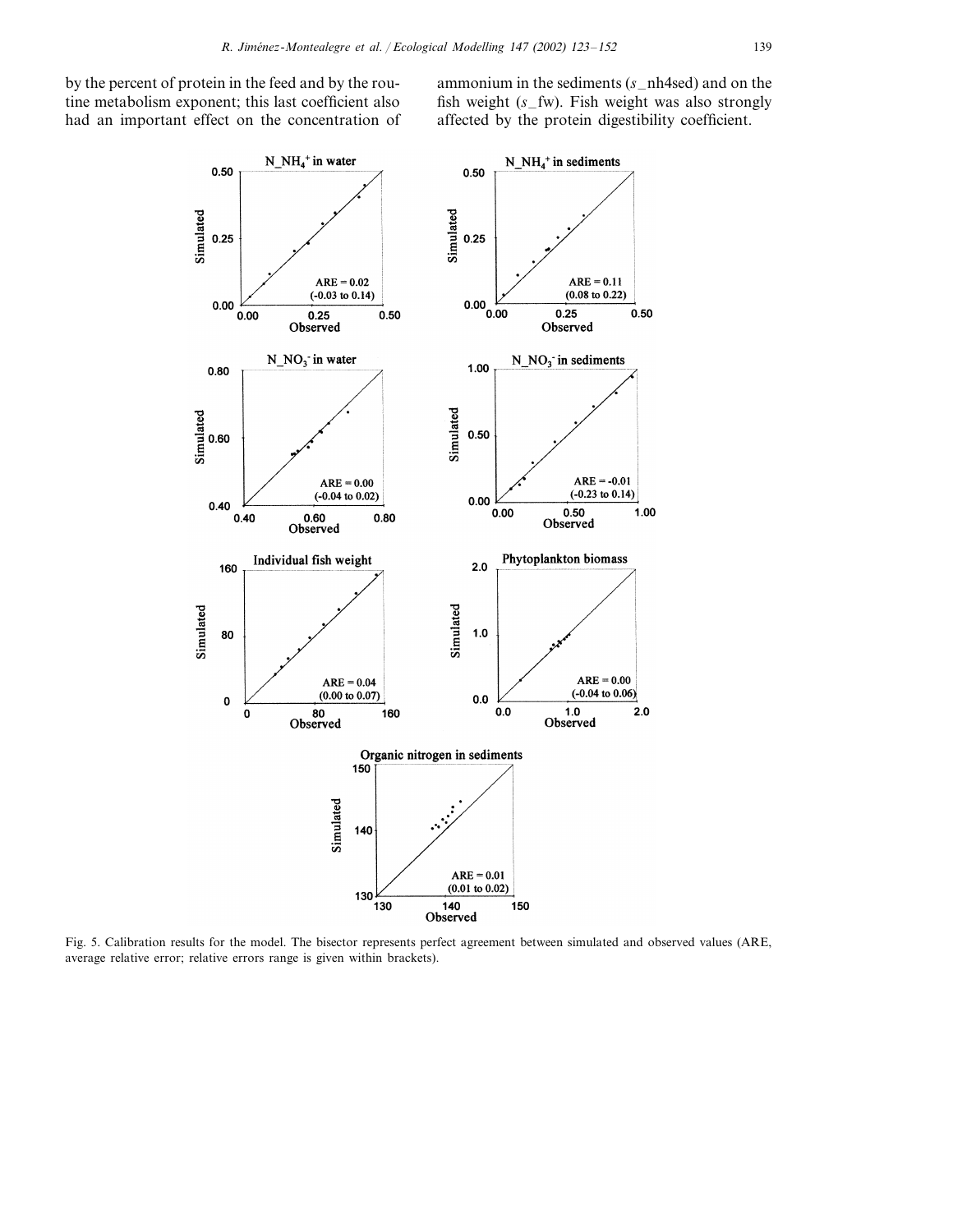| Day of     | State variable        |                           |                    |                        |             |                         |             |  |  |  |  |  |
|------------|-----------------------|---------------------------|--------------------|------------------------|-------------|-------------------------|-------------|--|--|--|--|--|
| simulation | $N-NH_4^+$<br>(water) | $N-NH_4^+$<br>(sediments) | $N-NO3$<br>(water) | $N-NO3$<br>(sediments) | Fish weight | Phytoplankton Organic N | (sediments) |  |  |  |  |  |
|            | 0.00                  | 0.08                      | 0.00               | $-0.03$                | 0.00        | 0.00                    | 0.02        |  |  |  |  |  |
| 7          | 0.00                  | 0.22                      | 0.01               | $-0.23$                | 0.05        | 0.03                    | 0.01        |  |  |  |  |  |
| 14         | 0.14                  | 0.10                      | 0.02               | $-0.12$                | 0.07        | $-0.04$                 | 0.02        |  |  |  |  |  |
| 21         | 0.07                  | 0.16                      | 0.01               | 0.14                   | 0.04        | 0.06                    | 0.01        |  |  |  |  |  |
| 28         | $-0.03$               | 0.11                      | $-0.02$            | 0.09                   | 0.05        | $-0.03$                 | 0.01        |  |  |  |  |  |
| 35         | 0.05                  | 0.08                      | $-0.01$            | 0.06                   | 0.04        | 0.03                    | 0.01        |  |  |  |  |  |
| 42         | 0.03                  | 0.11                      | $-0.01$            | 0.04                   | 0.04        | $-0.02$                 | 0.01        |  |  |  |  |  |
| 49         | $-0.04$               | 0.07                      | 0.00               | $-0.03$                | 0.03        | $-0.02$                 | 0.02        |  |  |  |  |  |
| 56         | 0.02                  | 0.05                      | $-0.04$            | $-0.02$                | 0.02        | $-0.02$                 | 0.01        |  |  |  |  |  |
| $ARE**$    | 0.02                  | 0.11                      | 0.00               | $-0.01$                | 0.04        | 0.00                    | 0.01        |  |  |  |  |  |

| raviv 1                                                    |  |  |  |
|------------------------------------------------------------|--|--|--|
| Relative errors (RE*) of state variables after calibration |  |  |  |

\*, RE=(*S*sim−*S*obs/(1/2)-(*S*sim+*S*obs)), where *S*sim is the simulated state value and *S*obs is the observed state value. \*\*, ARE=  $\begin{pmatrix} E \\ \Sigma RE/n \end{pmatrix}$ , where ARE is the average relative error and *n* is the number of observations.

The validation was performed using two independent data sets from earthen ponds. Fourteen field data points collected weekly in both ponds were used to evaluate the model performance. Most of the coefficients obtained during calibration (Table 5) were maintained unchanged, whereas the only parameters being changed were the initial conditions of the system and the fish species-specific coefficients (see Table 4). Because the fish species was changed, the corresponding coefficients that characterize the species were also changed accordingly and the fish module was first calibrated for this species. Fish density and initial weight were maintained similar. The pond area and the initial conditions, especially the amount of organic nitrogen in the sediments, were also different.

Figs. 6 and 7 present the comparison between the predicted output from the simulation model and the experimental data used during the validation and Table 9 summarizes the relative errors for the principal state variables. For all state variables, there were no significant differences between the two ponds (paired *t*-test,  $P > 0.05$ ), so data sets could be averaged. The organic nitrogen in the sediments (*s*–orgnsed) was poorly simulated, especially after day 28; the average relative error (ARE) was also the highest  $(-0.34)$  indicating that predicted values were lower than observed values. Simulated values for ammonium in the sediments (*s*–nh4sed) were, most of the time, lower than observed values and presented a high ARE  $(-0.19)$ ; nitrate concentration in the water column ( $s$ <sub>–</sub>no3wat) was better simulated than ammonium (*s*<sub>–</sub>nh4wat). The fish weight (*s*<sub>–</sub>fw) and the phytoplankton biomass (*s*–phytobiom) were well simulated by the model, presenting the lowest ARE. In the case of fish, this was expected as we calibrated the fish module first for this species.

#### **5. Discussion**

Comprehensive models on nitrogen dynamics in aquacultural systems have been presented (e.g. Nielsen et al., 1999; Montoya et al., 1999) but they are focused on systems under different biological and physical conditions as studied here. A comprehensive simulation model, covering the fish, phytoplankton and the pond physical environment in tropical aquacultural ponds under a semi-intensive production system was developed, calibrated and validated. Most of the initial values of the coefficients used in the model were found in the literature and were set after calibration within reported ranges (Table 5). Data used for calibra-

Table 7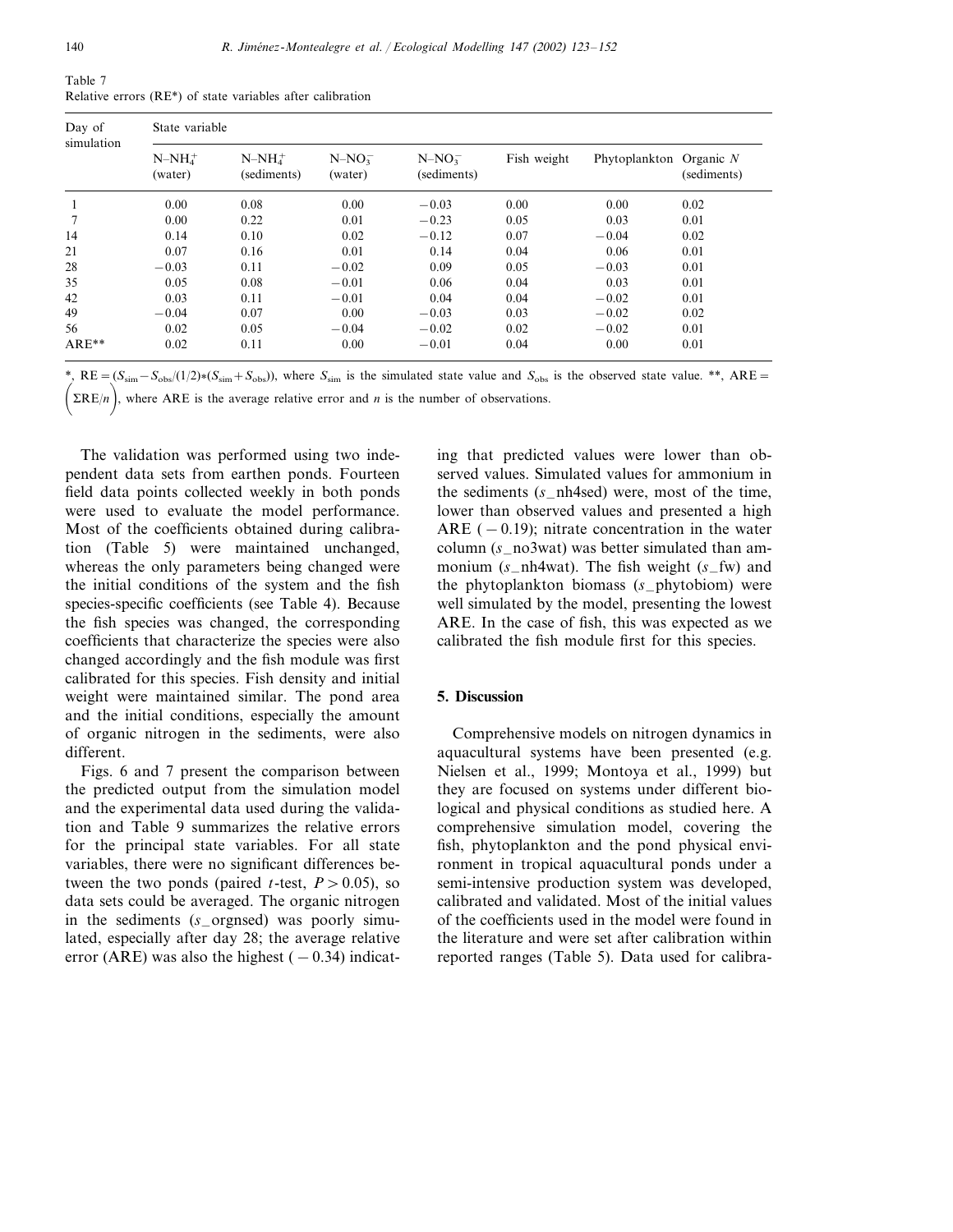tion and validation originated from ponds of different area (800 vs.  $65 \text{ m}^2$ ) and length/surface area ratio (0.15 vs. 0.50); this could affect the ecological conditions of the systems, but the model simulates fairly well most of the nitrogen allocation sources in the pond.

# <sup>5</sup>.1. *Simulation of inorganic nitrogen species in the water column*

Total ammonium nitrogen (TAN) and nitrate in the water column were fairly well simulated. In the model it was considered that TAN originates from mineralization in situ of organic nitrogen, fish excretion or diffusion from the sediments, and that mineralization was influenced by pH and dissolved oxygen (Reddy and Patrick, 1984; Oláh et al., 1987). This approach led to reasonable accurate prediction.



Fig. 6. Temporal dynamics of the model for organic nitrogen and ammonium in the sediments. Upper and lower graphs present the predicted output from the simulation model and experimental data after calibration and validation (mean, *n*= 2), respectively.

The nitrate concentration in the water was also predicted with reasonable accuracy. According to Sharma and Ahlert (1977), nitrification is a function of dissolved oxygen, temperature, pH, substrate concentration, light and number of nitrifying bacteria. Numbers of nitrifying bacteria were not included in the present work, assuming that the pond is at a steady state regarding microbial population. Hargreaves (1997) assumed that the nitrification rate could be described by a first-order reaction. The first order constant is then temperature dependent ( $p$ ) nitrifwat =  $0.002 + 0.0025*a$  temp). In our model, the nitrification coefficient (*p*–nitrifwat) was set constant (Table 5) and it was assumed that nitrification did not proceed when dissolved oxygen was lower than 2 ppm (Knowles et al., 1965; Wuhrmann, 1968); the rate of nitrification was determined by substrate concentration when oxygen was above this value (Eq. (10)). Both approaches gave similar results with differences between simulated and observed dissolved nitrate and ammonium concentrations not higher than 15%.

During validations, positive and negative differences between simulated and observed values of  $N-NH_4^+$  or  $N-NO_3^-$  often opposed each other (Table 9). This is possibly related to variations in the nitrification rate. However, changing the value used for the rate constant of nitrification (4.17e-4 (h<sup>−</sup><sup>1</sup> ), Bansal, 1976), the simulations were not improved. Another explanation could be the uptake rate of TAN by the phytoplankton and TAN's concentration considering the phytoplankton 'preference' for ammonium instead of nitrate (McCarthy, 1981): at the higher negative  $N-NH_4^+$ difference (day 14), the phytoplankton uptake rate was 39.28 mg N m<sup>-2</sup> d<sup>-1</sup>, while at the higher positive difference (day 70), the uptake rate was 20.24 mg N m<sup>-2</sup> d<sup>-1</sup>. If the uptake rate of TAN is higher than estimated it causes a negative difference of its concentration.

#### <sup>5</sup>.2. *Phytoplankton*

Phytoplankton biomass increased from an initial concentration of 0.322 to 1.032 mg of nitrogen per litre. When the nitrogen content in the dead phytoplankton was also taken into account,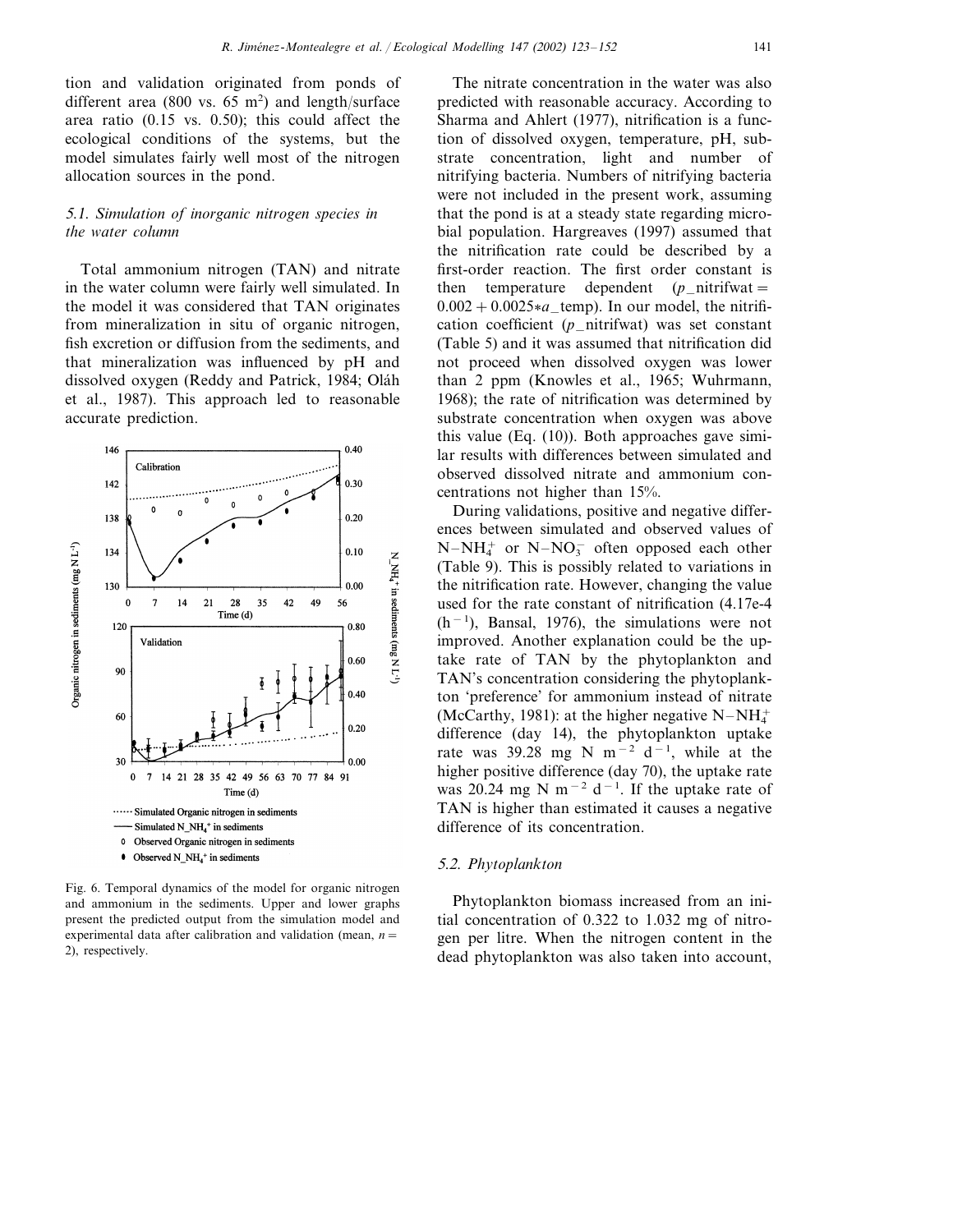$T_0$ **b**le  $\theta$ 

| rabie o              |  |
|----------------------|--|
| Sensitivity analysis |  |

| Coefficient                               | Module        | State variable affected                                                              | $+10\%$ *                       |
|-------------------------------------------|---------------|--------------------------------------------------------------------------------------|---------------------------------|
| Gram of amino acids needed for 1 mole ATP | Fish          | $N-NH4+$ in water<br>$N-NH4+$ in sediments<br>Fish weight                            | 18.3<br>16.7<br>$-15.9$         |
| Protein digestibility coefficient         | Fish          | Fish weight                                                                          | 22.6                            |
| Routine metabolism exponent               | Fish          | $N-NH4+$ in water<br>$N-NH4+$ in sediments<br>$N-NO_3^-$ in sediments<br>Fish weight | 25.4<br>22.3<br>18.0<br>$-20.9$ |
| Fraction of protein in feed               | Fish          | $N-NH4+$ in water<br>$N-NH4+$ in sediments<br>$N-NO_3^-$ in sediments                | 21.6<br>19.7<br>16.6            |
| Carbon/nitrogen ratio                     | Phytoplankton | $N-NO_3^-$ in water<br>Phytoplankton                                                 | 15.5<br>$-18.4$                 |
| Constant for light extinction             | Phytoplankton | $N-NO_3^-$ in water<br>Phytoplankton                                                 | 15.5<br>$-18.4$                 |

Effect of increasing or decreasing by 10% the indicated coefficient. \*, Numbers indicate the difference between the final value of the state variable when the respective coefficient was increased by 10% and the value of the state variable when the coefficient was decreased by 10% as a percentage of the state variable value obtained using the coefficient after calibration. The sign represents under- or over-estimation depending on whether the sign is negative or positive. The table includes only coefficients whose change affected by  $>15%$  the value of any state variable.

the total produced biomass of algae was estimated to be 1.16 mg  $l^{-1}$  on day 56. The importance of phytoplankton as a regulator of ammonia concentrations in fish ponds is well known (Tucker et al., 1984; Krom et al., 1989), and uptake of dissolved inorganic nitrogen from the water column is the primary pathway of nitrogen removal (Barica, 1974; Boyd, 1974). The uptake rate of nitrogen by phytoplankton was 264.4 mg N m<sup>-2</sup> d<sup>-1</sup> at the beginning of the experiment, decreasing during the growing cycle, partly due to nutrient and light limitations, the last caused by algal self-shading.

To facilitate practical use of the model, phytoplankton biomass was measured as chlorophyll-a concentration which does not permit separation of phytoplankton biomass into species or groups of algae. Still, the proposed model was accurate enough to predict phytoplankton concentrations. During calibrations, phytoplankton was very well simulated with an ARE of 0 and REs  $\geq 0.06$ . Validation, using different initial conditions for phytoplankton, such as initial biomass and pond

area (Table 4), also resulted in good agreement of simulated and observed data.

# <sup>5</sup>.3. *Simulation of nitrogen species in the sediments*

The concentrations of inorganic nitrogen in the sediments were less well simulated than in the water column. The ammonium concentration in the sediments presented a high ARE after calibration (0.11, Table 7) with always positive REs since model estimations exceed observed values. Several factors could have caused this. Ammonium can be adsorbed by negatively charged soil colloids (Boyd, 1995). Soil pH was assumed to follow a daily fluctuating pattern based on field determinations and, if actual pH values were lower than assumed, then part of the  $N-NH_4^+$  would not be accounted for. Since laboratory measurements of TAN included both dissolved and adsorbed nitrogen in sediments, cation exchange capacity (CEC) was not considered. Sediment samples used for the laboratory analysis were taken from the upper 5 cm layer.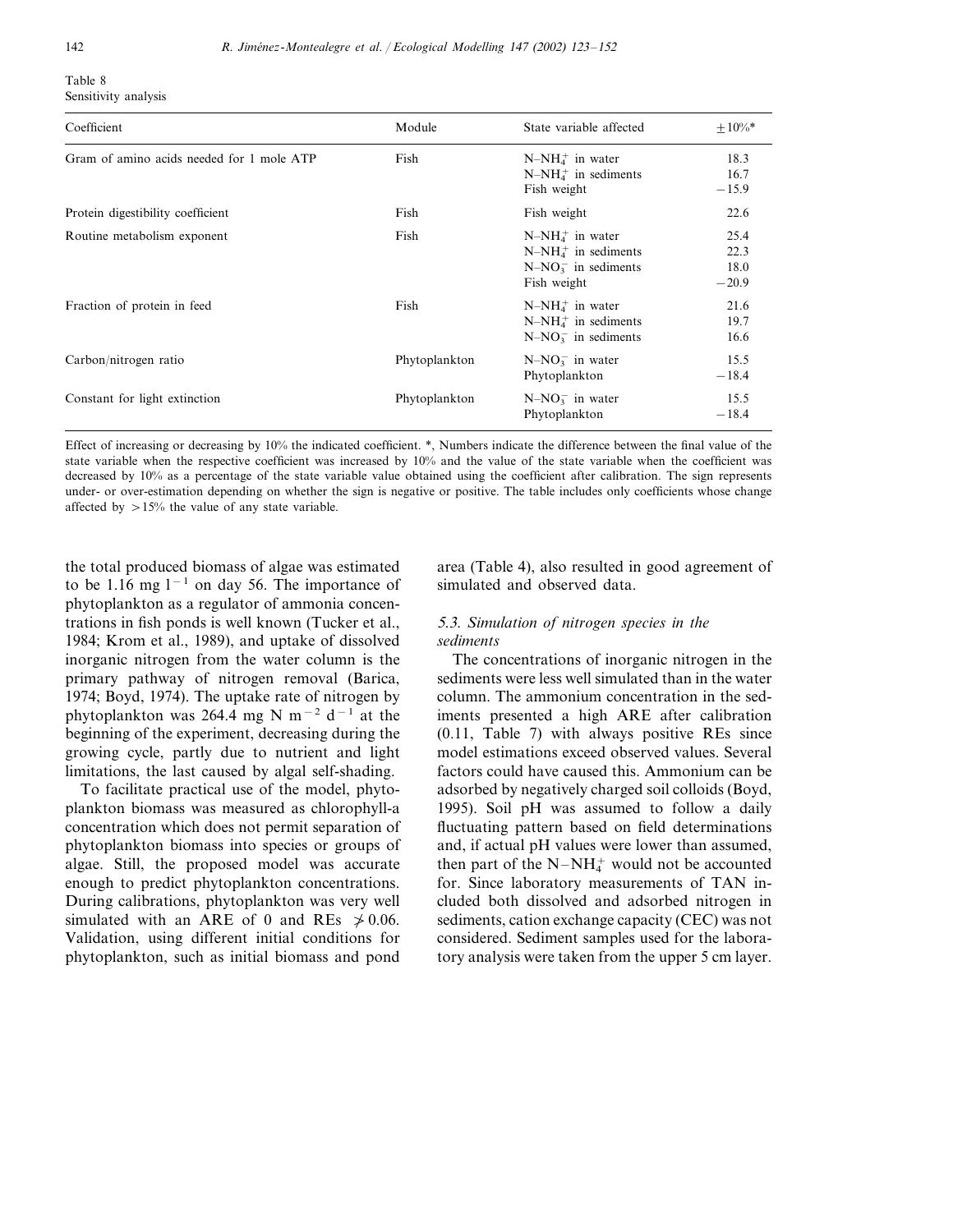According to Diab and Shilo (1986), the concentration of free and bound ammonia is lower in the upper layer, increases with depth up to 15–20 cm and decreases in deeper layers. The profile of N–NH4 <sup>+</sup> seems important to consider and a separation of layers could result in a better simulation of nitrogen compounds in the sediments. Finally, if part of the dissolved  $N-NH_4^+$  seep through the pond bottom, model overestimations will occur. Although seepage data were not available, the



Fig. 7. Predicted output from the simulation model and experimental data (mean, *n*=2) used during validation. The bisector represents perfect agreement between simulated and observed (ARE, average relative error; relative errors range is given within brackets).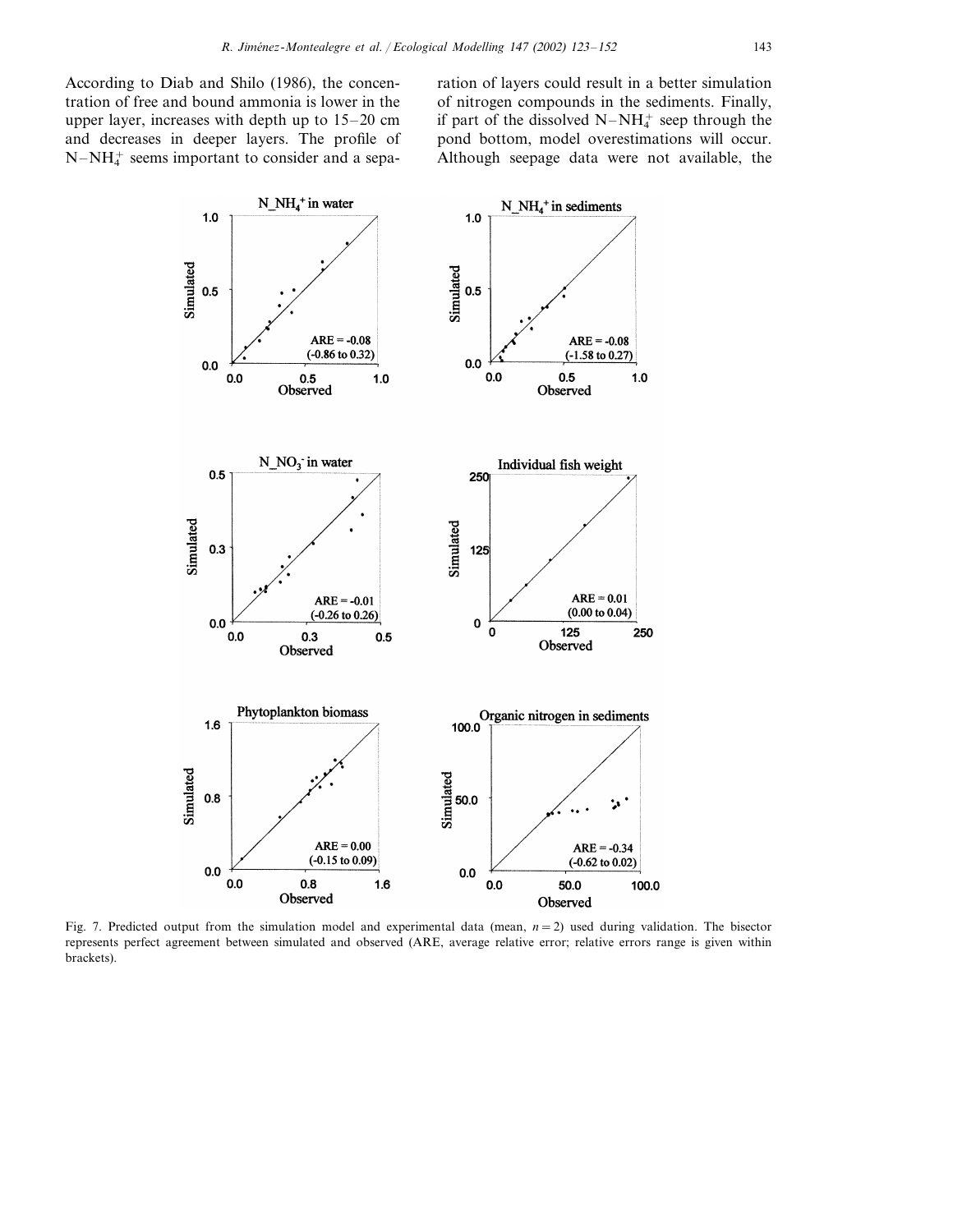simulation

Day of State variable

| Table 9 |  |  |  |                                                                        |
|---------|--|--|--|------------------------------------------------------------------------|
|         |  |  |  | Relative errors $(RE^*)$ of state variables obtained during validation |

|         | $N-NH4+$ (water) $N-NH4+$ | (sediments) | $N-NO_2^-$ (water) Fish weight |      | Phytoplankton | Organic $N$<br>(sediments) |
|---------|---------------------------|-------------|--------------------------------|------|---------------|----------------------------|
| 1       | 0.00                      | 0.00        | 0.00                           | 0.00 | 0.00          | 0.00                       |
| 7       | $-0.76$                   | $-1.58$     | $-0.10$                        |      | 0.07          | $-0.01$                    |
| 14      | $-0.86$                   | $-0.74$     | 0.26                           |      | $-0.02$       | 0.02                       |
| 21      | 0.11                      | $-0.15$     | 0.14                           | 0.00 | $-0.02$       | $-0.04$                    |
| 28      | $-0.23$                   | $-0.24$     | 0.03                           |      | 0.01          | $-0.13$                    |
| 35      | $-0.07$                   | $-0.06$     | $-0.20$                        |      | $-0.07$       | $-0.35$                    |
| 42      | 0.07                      | 0.10        | $-0.17$                        | 0.02 | $-0.15$       | $-0.28$                    |
| 49      | $-0.18$                   | $-0.21$     | 0.10                           |      | 0.09          | $-0.42$                    |
| 56      | 0.17                      | 0.27        | 0.13                           |      | 0.08          | $-0.62$                    |
| 63      | 0.15                      | 0.12        | $-0.04$                        | 0.02 | 0.02          | $-0.61$                    |
| 70      | 0.32                      | $-0.03$     | $-0.26$                        |      | 0.00          | $-0.61$                    |
| 77      | 0.02                      | 0.04        | $-0.20$                        |      | $-0.07$       | $-0.58$                    |
| 84      | 0.10                      | $-0.11$     | 0.03                           | 0.04 | $-0.03$       | $-0.51$                    |
| 90      | 0.03                      | 0.00        | 0.12                           |      | 0.06          | $-0.59$                    |
| $ARE**$ | $-0.08$                   | $-0.19$     | $-0.01$                        | 0.01 | 0.00          | $-0.34$                    |

REs are calculated for the average of the two ponds used. \*,  $RE = (S_{sim} - S_{obs}/(1/2)*(S_{sim} + S_{obs}))$ , where  $S_{sim}$  is the simulated state where and  $S_{obs}$  is the observed state value. \*\*,  $ARE = (ERE/n)$  , where ARE is the average relative error and *n* is the number of observations.

ponds used were rather old and seepage in earthen ponds is reduced over time (Boyd, 1990). Another possible pathway for  $N-NH_4^+$  is the diffusion towards the water column; according to Hargreaves (1998), sediments are a source of ammonium to the water column; within the diffusion rates equations both the concentration gradient between water and sediments and a fixed soil porosity  $(p_{\text{p}}\text{porosity}=0.84)$  were included. As stated before,  $N-NH_4^+$  in the water column was well simulated and, again, any increase of the coefficients of the flux rate equation did not improve the simulations any further. The nitrate concentration in the sediments was fairly well simulated, although it can be noticed that highest positive difference of  $N-NH_4^+$  and highest negative difference of  $N-NO_3^-$  also occurred on the same day (day 7).

Organic matter accumulated in the observed system. Martin et al. (1998) found that up to 38% of the nitrogen entering the ponds may accumulate in the sediments. The calibrated organic nitrogen in the sediments was well simulated (Fig.

5). However, validation proved that this state variable is not well simulated (Fig. 6). The organic nitrogen in the sediment might partly be incorporated in biota as insect larvae that fly out from the system; reports on insect larval abundance in shallow ponds are highly variable, being in the order of <0.5 up to >100 g m<sup>-2</sup> (e.g. Merla and Müller, 1970; Drake and Arias, 1995; Stagliano et al., 1998). Information on this respect is scarce and should be investigated further.

To keep the model simple, the ammonification rate was modeled as a first-order reaction with respect to organic matter concentration, taking into account a minimum pH and dissolved oxygen to proceed. The dynamics of organic matter decomposition is much more complex. Anaerobic decomposition of organic matter was not considered in the model. However, anaerobic bacteria in sediments can produce ammonium at the same rate (or even higher) as aerobic ones (Jacobsen and Jörgensen, 1975). The anaerobic ammonia production is dependent on the C:N ratio of the organic material, soil texture, pH, temperature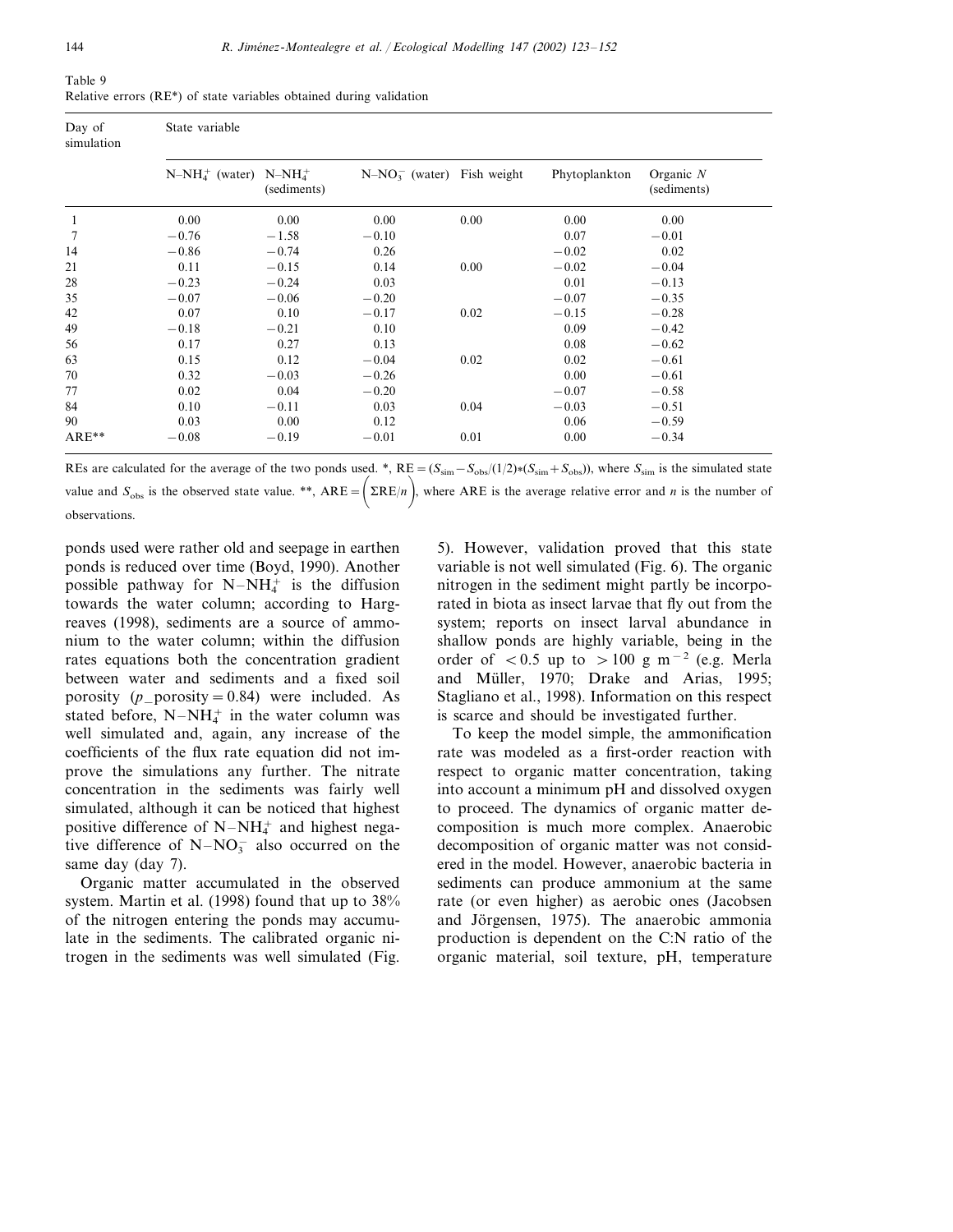and nutrient availability (Reddy and Patrick, 1984). Further, higher oxygen concentrations affect the microbial transformations of nitrogen or organic carbon degradation (Avnimelech et al., 1992). Therefore, it might be useful to include the sedimentation-resuspension of organic matter in future studies. Avnimelech and Wodka (1988) found that resuspended material accounted for 50% of the total sedimentation flux in a reservoir of 8 m deep and this value is much higher in aquaculture ponds (Avnimelech et al., 1999).

#### <sup>5</sup>.4. *Simulation of fish growth*

Well documented and reported values of parameters from literature were directly used for the growth simulations of tilapia and *Colossoma* (Table 4). Simulation for the size used  $(35-155)$  g in calibration runs, 35–270 g in validation runs) resulted in REs  $\neq 0.07$ . Because of the good agreement between simulated and observed values, any further assessment of these coefficients is not a priority for model improvement.

Feed sources are difficult to assess in fish ponds, particularly in extensive or semi-intensive systems. In manured fish ponds, 50–80% of the fish yield originates from algal-based food webs harvested primarily after the algae had been processed within the detritus of the pond bottom (Schroeder, 1987). Depending on the fish species, phytoplankton could be an important natural food source for fish cultured in extensive culture systems (Yusoff and McNabb, 1997). In our case, it was assumed that fish preferred artificial feed to natural feed and fish take artificial feed independent of the concentration of natural feed sources (Schroeder, 1978; Milstein et al., 1995; Jamu, 1999). The amount of feed not eaten is also difficult to assess (Nijhof, 1994; van der Meer et al., 1995), but the assumption that 35% of the feed offered was not eaten  $(p_{\text{max}}=0.35)$ proved adequate. The effect of this parameter on the simulation of fish growth is presented in Fig. 8. Sensitivity analysis (see below) demonstrated that changing this value  $\pm 10\%$  did not result in large effect on the simulation results. Only when this coefficient was changed by  $>30\%$  (that is increasing or decreasing  $p_{\text{–mors}}$  to 0.45 or 0.25), the simulation of state variables, such as TAN in water or sediments, were affected.

The fish growth module, in general, had a strong impact on the *N* budget in water and in sediments. This is logical since feed nitrogen is the largest *N*-input, and feed utilization and metabolism should have a large influence on the sinks of nitrogen in the system. The fact that the model



Fig. 8. Effect of feed spill parameter (*p*–mors) on fish growth.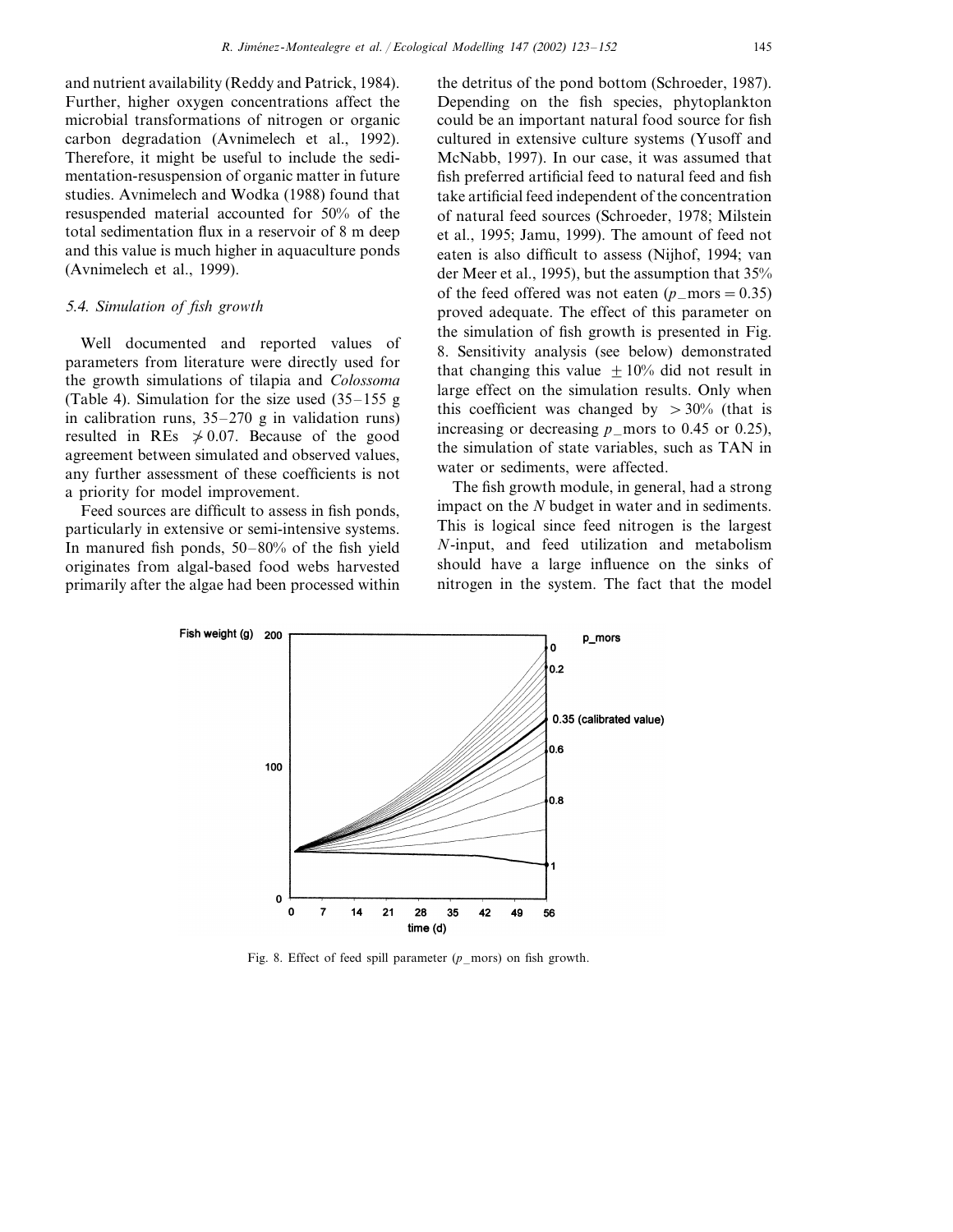simulates most *N*-variables well also means that such dynamic modeling of metabolic processes is a good approach.

# <sup>5</sup>.5. *Sensitiity analysis*

Varying parameters over a certain range and comparing their relative influence on the end result was the aim of the sensitivity analysis. This exercise resulted in the identification of coefficients with important effects on the model simulations. The principal state variables affected by changing the specific coefficients were  $N-NH_4^+$ and  $N-NO_3^-$  both in water and sediments (Table 8). This is an important result from the point of view of aquaculture system managements, considering that the concentrations of these two forms of nitrogen are frequently difficult to predict. The C:N ratio in phytoplankton presented an important effect on the phytoplankton module. In the model, this parameter was used to convert phytoplankton biomass into organic carbon, so it influences the rate of degradation of organic matter. With a large C:N ratio, the substrate does not supply enough nitrogen to satisfy microbial requirements (Boyd, 1990). Hence, nitrogen will be immobilized rather than mineralized.

# **6. Conclusions**

In summary, the approach followed in this work resulted in a better understanding of the nitrogen dynamics in fish ponds. The model simulates fairly well most of the nitrogen allocation sources in the pond. Specific effects on N–  $NH_4^+$  and  $N-NO_3^-$  concentrations, both in water and in sediments are related to coefficients of processes included in the fish and phytoplankton modules. As stated before, the simulation of these two state variables were good after calibration and during validation, so changes in their coefficients would not be a priority for model improvement. Simulated organic nitrogen in sediments was most of the time higher than observed values. Special attention should be given to soil organic matter equations; the dynamics of organic matter accumulating in the sediments, especially the processes of deposition/ accumulation and decomposition are the most likely causes of error in the model and should be studied. Another important addition that should be incorporated in future versions of the model is the dynamics of the microbial biomass as a source of feed for the cultivated organisms. Research is needed to study how bacteria can incorporate ammonia and how bacterial biomass can be utilized by fish.

This model can be used as a research tool for earthen ponds stocked with tilapia or tambaquí. But application of the model is still limited by its rather high data requirements. Data sets of experiments that include all the necessary measurements along a growing cycle are not available, but badly needed for further improvement of the model. Also, data sets from other pond environments are needed to make the model applicable to a wider range of culture environments. The fish growth compartment can be calibrated for different fish species, but could also be adapted for the simulation of shrimp growth. The model may then also be applied to shrimp culture systems, where water quality deterioration and negative environmental impacts are still widespread problems.

#### **Acknowledgements**

This study was partly financed by the European Commission under the INCO-DC program (Contract No. IC18-CT97-0202) and partly financed by the 'Programa UNA-LUW/Ciencias Acuáticas', a Cooperation Project between the Escuela de Ciencias Biológicas, Universidad Nacional, Heredia, Costa Rica and the Fish Culture and Fisheries Group of the Wageningen University and Research Center, The Netherlands. Professor Dr E.A. Huisman and Professor Dr Y. Avnimelech are thanked for their valuable comments and suggestions.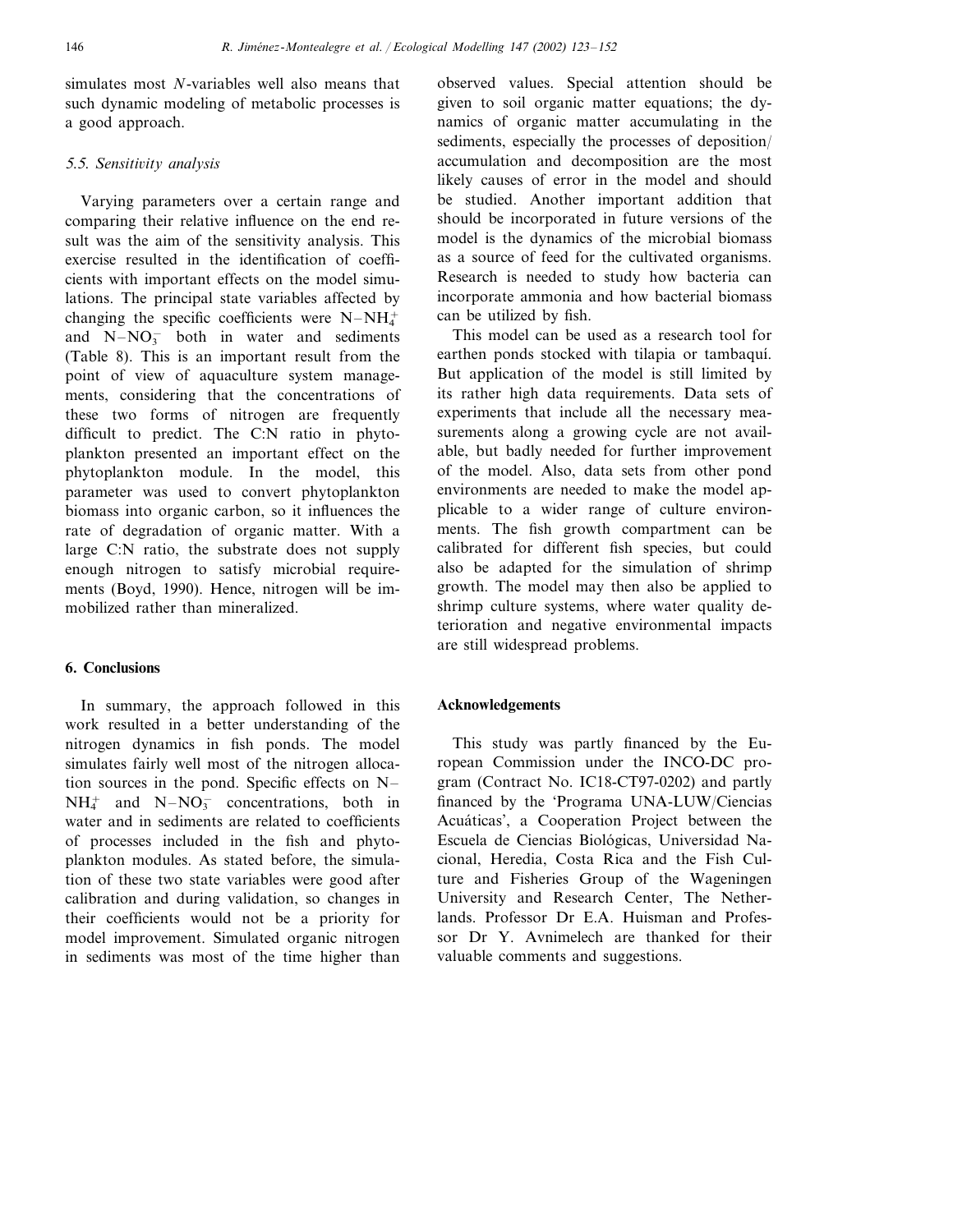| Variable                               | Related equation                                                                                                                                                                                                                                                                                                                                                                                                        |
|----------------------------------------|-------------------------------------------------------------------------------------------------------------------------------------------------------------------------------------------------------------------------------------------------------------------------------------------------------------------------------------------------------------------------------------------------------------------------|
| $p$ _aaatp                             | $r$ _aaox = $a$ _aaswtch*r_atpmet*p_aaatp                                                                                                                                                                                                                                                                                                                                                                               |
| $p$ _aafdgl                            | $s_a$ aapool1(t) = $s_a$ aapool1(t-dt) + ((1-p <sub>-</sub> aafdgl)*r_prodig-r_prosyn)*dt                                                                                                                                                                                                                                                                                                                               |
|                                        | $s_a$ aapool2(t) = $s_a$ aapool2(t-dt) + (p_aafdgl*r_prodig-r_aagluc)*dt                                                                                                                                                                                                                                                                                                                                                |
| $p$ <sub>-</sub> ammonifsed            | r_ammonifsed = if $(a$ <sub>phsed</sub> >2) and $(a$ <sub>dosed</sub> >2) then $(s$ <sub>parsed*p_ammonifsed</sub><br>else 0                                                                                                                                                                                                                                                                                            |
| $p$ _ammonifwat                        | r_ammonifwat = if $(a$ _phwat > 2) and $(a$ _dowat > 2)<br>then $(s$ <sup>-phytodead*p<sub>-ammonifwat</sub>) else 0</sup>                                                                                                                                                                                                                                                                                              |
| $p$ _cnratio                           | $a_{p}$ oc = $s_{p}$ hytobiom*p_cnratio                                                                                                                                                                                                                                                                                                                                                                                 |
| $p$ _constext                          | $a_{\text{tot}} = p_{\text{ex}} = p_{\text{co}} + p_{\text{co}} = p_{\text{co}}$                                                                                                                                                                                                                                                                                                                                        |
| $p$ _denitrifsed                       | $p_{\text{}}$ denitrifsed = (0.0318*exp(0.078*(a_temp-20)))/24                                                                                                                                                                                                                                                                                                                                                          |
| $p_{\text{-}}$ diff $\text{coeffn}$ h3 | $p_{\text{v}}$ volatnh3 = $p_{\text{v}}$ diff $\text{coeffn}$ h3/( $p_{\text{v}}$ waterdepth $*100*p_{\text{v}}$ zfilm)                                                                                                                                                                                                                                                                                                 |
| $p$ _digca                             | $r_{\text{c}} \text{cardig} = r_{\text{c}} \text{fdrtdm} \cdot (a_{\text{c}} \text{feedca}) \cdot p_{\text{d}} \text{igca} \cdot 1.11$                                                                                                                                                                                                                                                                                  |
| $p$ _digli                             | $r_{\perp}$ lipdig = $r_{\perp}$ fdrtdm*(a_feedli)* $p_{\perp}$ digli*0.96                                                                                                                                                                                                                                                                                                                                              |
| $p$ _digpr                             | $r_{\perp}$ prodig = $r_{\perp}$ fdrtdm*(a_feedpr)*p_digpr*1.18                                                                                                                                                                                                                                                                                                                                                         |
|                                        | $r_{\text{g}} = ((1-p_{\text{g}} - \text{dipr}) * a_{\text{g}} - \text{feedpr} * r_{\text{g}} - \text{fdrtdm})$                                                                                                                                                                                                                                                                                                         |
| $p$ _exwa                              | $a_{\text{tot}} = p_{\text{ex}} = p_{\text{co}} + p_{\text{co}} = p$                                                                                                                                                                                                                                                                                                                                                    |
| $p$ _fac1, $p$ _fac2                   | $a_{\text{}}$ aalirat = MAX(0, 0.95 – (p_fac1/100)*a                                                                                                                                                                                                                                                                                                                                                                    |
|                                        | $_{\text{prolev-}}(p_{\text{fac2}}/100)*(a_{\text{pe}}*SQRT(SQRT(a_{\text{prolev}})))$                                                                                                                                                                                                                                                                                                                                  |
| $p$ _iliper                            | Initial lipid                                                                                                                                                                                                                                                                                                                                                                                                           |
| $p_{\rm -}$ kn                         | $a$ nutrilim = if $(a$ nleft < = 0) then 0 else (nleft/ $(p_k + a$ nleft))                                                                                                                                                                                                                                                                                                                                              |
|                                        | $*(a_{\text{=}n}$ left $))*(a_{\text{=}p}$ left $/(p_{\text{=}kp} + a_{\text{}=p}$ left $))$                                                                                                                                                                                                                                                                                                                            |
| $p$ _liatco                            | $r_{\text{}}$ atplip = $p_{\text{}}$ liatco*r_lipsyn1                                                                                                                                                                                                                                                                                                                                                                   |
| $p$ _liatp                             | $r_{\perp}$ lipox = a_liswtch*r_atpmet*p_liatp                                                                                                                                                                                                                                                                                                                                                                          |
| $p$ _lipfin                            | $a_{\text{a}}$ aaswtch = if $a_{\text{a}}$ liperc > $p_{\text{a}}$ lipfin then (1 - $a_{\text{a}}$ aalirat) else 1                                                                                                                                                                                                                                                                                                      |
|                                        | a_liswtch = if a_liperc > p_lipfin then a_aalirat else 0                                                                                                                                                                                                                                                                                                                                                                |
| $p$ _maxgrphyto                        | $r$ _phytogrowth = $p$ _maxgrphyto*(a_nutrilim*a_lighlim)*s_phytobiom                                                                                                                                                                                                                                                                                                                                                   |
| $p$ _mors                              | $r_f$ fdrtdm = a_ration*a_feeddm*(1 - p_mors)                                                                                                                                                                                                                                                                                                                                                                           |
|                                        | $r_f$ fdrtfw = $a_f$ ration*(1 – $p_f$ mors)                                                                                                                                                                                                                                                                                                                                                                            |
|                                        | $r_{\text{}}$ uneadm = $a_{\text{}}$ ration* $a_{\text{}}$ feeddm* $p_{\text{}}$ mors                                                                                                                                                                                                                                                                                                                                   |
|                                        | $r_{\text{}}$ uneafw = $a_{\text{}}$ ration* $p_{\text{}}$ mors                                                                                                                                                                                                                                                                                                                                                         |
| $p$ _mrphyto                           | $r_{\perp}$ phytom = $p_{\perp}$ mrphyto*exp(a_tecorm)*s_phytobiom                                                                                                                                                                                                                                                                                                                                                      |
| $p$ _neoatco                           | $r_{\perp}$ atpneo = p_neoatco*r_aagluc                                                                                                                                                                                                                                                                                                                                                                                 |
| $p_{\text{}}$ nh3dif                   | $r_{nh}$ 3flux = $(-p_{p}$ porosity $*p_{nh}$ 3dif $*((s_{nh}$ 3sed - $s_{nh}$ 3wat $)/(1000)/p_{sh}$ seddepth $))$                                                                                                                                                                                                                                                                                                     |
|                                        | $*(1000/(24*p_waterdepth))$                                                                                                                                                                                                                                                                                                                                                                                             |
| $p_{-}$ nh4dif                         | $r_{\text{in}} + n + 4$ flux = $(-p_{\text{in}} + p_{\text{in}})$ + $p_{\text{in}} + 4$ and $\frac{s_{\text{in}} - s_{\text{in}} + s_{\text{out}}}{s_{\text{in}} + s_{\text{out}}}$ + $r_{\text{in}} + 4$ and $r_{\text{out}} + 2$ and $p_{\text{out}} + s_{\text{out}}$ and $p_{\text{out}} + s_{\text{out}}$ and $p_{\text{out}} + s_{\text{out}}$ and $p_{\text{out}} + s_{\text{out$<br>$*(1000/(24*p_waterdepth))$ |
| $p$ _nitrifsed                         | r_nitrifsed = if $a$ _dosed > 4 then $(p$ _nitrifsed*s_nh4sed) else 0                                                                                                                                                                                                                                                                                                                                                   |
| $p$ _nitrifwat                         | r_nitrifwat = if $(a_d$ dowat > 2) then $(p_$ nitrifwat*s_nh4wat) else 0                                                                                                                                                                                                                                                                                                                                                |
| $p$ _no3dif                            | $r\_no3$ flux = $(-p\_porosity * p\_no3$ dif * $(((s\_no3sed - s\_no3wat)/1000)/p\_seddepth))$                                                                                                                                                                                                                                                                                                                          |
|                                        | $*(1000/(24*p_waterdepth))$                                                                                                                                                                                                                                                                                                                                                                                             |
| $p$ <sub>-</sub> pondarea              | $a$ pondvol = $(p$ pondarea*p waterdepth)*1000                                                                                                                                                                                                                                                                                                                                                                          |
| $p$ <sub>-</sub> porosity              | $r$ _n2flux = $(-p$ _porosity*p_n2dif*( $((s_n 2 \text{ sed} - s_n 2 \text{wat})/1000)/p$ _seddepth))                                                                                                                                                                                                                                                                                                                   |
|                                        | $*(1000/(24*p_waterdepth))$                                                                                                                                                                                                                                                                                                                                                                                             |

|  | Appendix A. Variables used in the model during calibration and respective equation involved |  |  |  |  |  |  |  |  |  |  |
|--|---------------------------------------------------------------------------------------------|--|--|--|--|--|--|--|--|--|--|
|--|---------------------------------------------------------------------------------------------|--|--|--|--|--|--|--|--|--|--|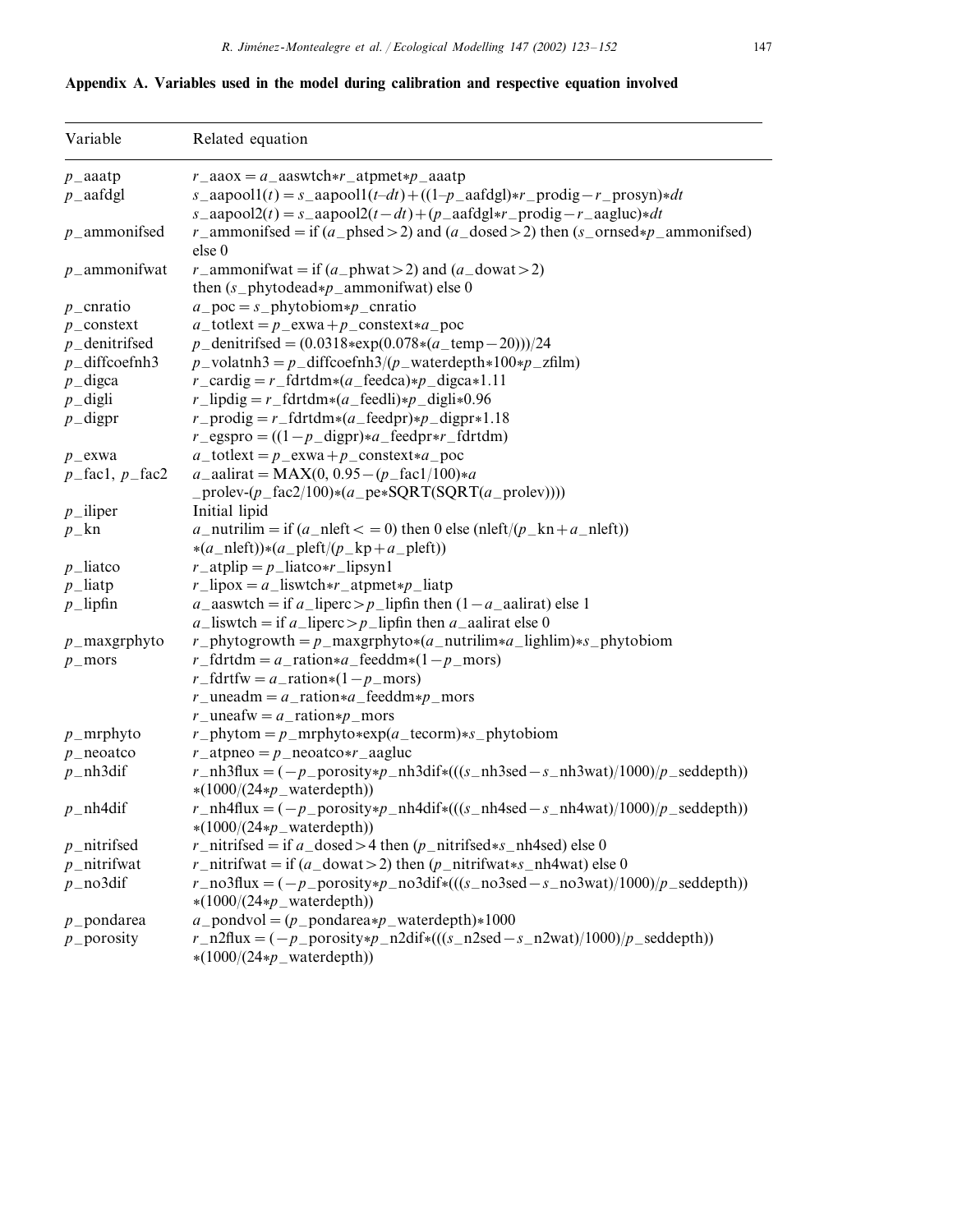|                 | r_nh3flux = $(-p_{\text{p}}\text{porosity} * p_{\text{p}}\text{nh}3\text{dif} * (((s_{\text{p}}\text{nh}3\text{sed} - s_{\text{p}}\text{nh}3\text{wat})/1000)/p_{\text{p}}\text{seddepth}))$             |
|-----------------|----------------------------------------------------------------------------------------------------------------------------------------------------------------------------------------------------------|
|                 | $*(1000/(24*p_waterdepth))$                                                                                                                                                                              |
|                 | $r_{nh}$ 4flux = $(-p_{p}$ porosity $\ast p_{nh}$ 4dif $\ast$ (((s_nh4sed - s_nh4wat)/1000)/p_seddepth))                                                                                                 |
|                 | $*(1000/(24*p_waterdepth))$<br>$r\_no3flux = (-p\_porosity*p\_no3diff*(( (s\_no3sed - s\_no3wat)/1000)/p\_seddepth))$                                                                                    |
|                 | $*(1000/(24*p_waterdepth))$                                                                                                                                                                              |
| $p$ _pratco     | $r_{\text{}}$ atppro = $p_{\text{}}$ pratco* $r_{\text{}}$ prosyn                                                                                                                                        |
| $p$ _prperc     | $r_{\perp}$ wfrate = $(r_{\perp}$ prosyn - $r_{\perp}$ aaox)/(p <sub>-prperc/100)</sub>                                                                                                                  |
|                 | r_wfraten = $0.16*r$ _wfrate*(p_prperc/100)*(1000/a_pondvol)*a_fishnb                                                                                                                                    |
| $p_{-}q10$      | r_roumet = $p_q10 \wedge ((a_temp - p_treftemp)/10) * p_rmcf*(s_wf \wedge p_rmex)$                                                                                                                       |
| $p$ _radop      | $a_{\text{light}} = ((2.178*a_{\text{p}}hoper)/(a_{\text{t}}otlex*p_{\text{w}}aterdepth))*(\exp(-(a_{\text{r}}decisor/$                                                                                  |
|                 | $p$ _radop)*exp(-a_totlext*p_waterdepth))                                                                                                                                                                |
|                 | $-exp(-(a_{\text{=}}decisor/p_{\text{=}}radop)*exp(-a_{\text{=}}totlext*p_{\text{=}}waterdepth))$                                                                                                        |
| $p$ _reftemp    | r_roumet = $p_q10 \wedge ((a_temp - p_treftemp)/10) * p_rmcf*(s_wf \wedge p_rmex)$                                                                                                                       |
| $p$ _rmcf       | r_roumet = $p_q10 \wedge ((a_temp - p_treftemp)/10)*p_rmcf*(s_wf \wedge p_rmex)$                                                                                                                         |
| $p$ _rmex       | r_roumet = $p_q10 \wedge ((a_temp - p_treftemp)/10) * p_rmcf*(s_wf \wedge p_rmex)$                                                                                                                       |
| $p$ _seddepth   | $r$ _n2flux = $(-p$ _porosity*p_n2dif*(((s_n2sed - s_n2wat)/1000)/p_seddepth))                                                                                                                           |
|                 | $*(1000/(24*p_waterdepth))$                                                                                                                                                                              |
|                 | $r_{nh}$ 3flux = $(-p_{p}$ porosity $\ast p_{nh}$ 3dif $\ast$ (((s_nh3sed - s_nh3wat)/1000)/p_seddepth))                                                                                                 |
|                 | $*(1000/(24*p_waterdepth))$                                                                                                                                                                              |
|                 | $r_{nh}$ 4flux = $(-p_{p}$ porosity*p_nh4dif*(((s_nh4sed - s_nh4wat)/1000)/p_seddepth))                                                                                                                  |
|                 | $*(1000/(24*p_waterdepth))$                                                                                                                                                                              |
|                 | $r\_no3$ flux = $(-p\_porosity*p\_no3dif*((((s\_no3sed - s\_no3wat)/1000)/p\_seddepth))$                                                                                                                 |
|                 | $*(1000/(24*p_waterdepth))$                                                                                                                                                                              |
| $p$ _temax      | $a_{\text{r}}$ tecorm = if $a_{\text{r}}$ temp > $p_{\text{r}}$ temax then $(a_{\text{r}}$ temp - $p_{\text{r}}$ temax) else 0                                                                           |
| $p$ _volatnh3   | $p_{\text{v}}$ volatnh3 = $p_{\text{d}}$ diffcoefnh3/( $p_{\text{v}}$ vaterdepth*100* $p_{\text{v}}$ zfilm)                                                                                              |
|                 | $r_{\rm v}$ volatnh $3 = p_{\rm v}$ volatnh $3 * s_{\rm v}$ nh $3$ wat                                                                                                                                   |
| $p$ _waterdepth | $r$ _n2flux = $(-p$ _porosity*p_n2dif*( $((s$ _n2sed - $s$ _n2wat)/1000)/p_seddepth))                                                                                                                    |
|                 | $*(1000/(24*p_waterdepth))$                                                                                                                                                                              |
|                 | $r_{nh}$ 3flux = $(-p_{p}$ porosity $\ast p_{nh}$ 3dif $\ast$ (((s_nh3sed - s_nh3wat)/1000)/p_seddepth))                                                                                                 |
|                 | $*(1000/(24*p_waterdepth))$                                                                                                                                                                              |
|                 | $r_{nh}$ 4flux = $(-p_{pt}$ porosity $\ast p_{nh}$ 4dif $\ast$ (((s_nh4sed - s_nh4wat)/1000)/p_seddepth))<br>$*(1000/(24*p_waterdepth))$                                                                 |
|                 | $r\_no3$ flux = $(-p\_porosity*p\_no3diff*(( (s\_no3sed - s\_no3wat)/1000)/p\_seddepth))$                                                                                                                |
|                 | $*(1000/(24*p_waterdepth))$                                                                                                                                                                              |
|                 | $a_{\text{light}} = ((2.178*a_{\text{p}}) / (a_{\text{total}} \cdot \text{totlex} \cdot \text{p}) / (a_{\text{total}} \cdot \text{totlex} \cdot \text{ph})$ $*(exp(-(a_{\text{d}} \cdot \text{decisor})$ |
|                 | $p$ _radop)*exp(-a_totlext*p_waterdepth)))                                                                                                                                                               |
|                 | $-\exp(-(a_\text{=decisor}/p_\text{=radop})*\exp(-a_\text{=totlex}+p_\text{=waterdepth}))$                                                                                                               |
|                 | $a$ pondvol = $(p$ pondarea*p_waterdepth)*1000                                                                                                                                                           |
|                 | $p_{\text{v}}$ volatn $2 = p_{\text{v}}$ diff $\frac{\text{coefn2}}{p_{\text{v}}}$ waterdepth $*100 \cdot p_{\text{v}}$ zfilm)                                                                           |
|                 | $p_{\text{v}}$ volatnh3 = $p_{\text{d}}$ diff $\text{coeffn}3/(p_{\text{v}})$ waterdepth $*100*p_{\text{v}}$ zfilm)                                                                                      |
| $p$ _zfilm      | $p_{\text{v}}$ volatn2 = $p_{\text{d}}$ tiffcoefn2/( $p_{\text{v}}$ waterdepth*100* $p_{\text{v}}$ zfilm)                                                                                                |
|                 | $p_{\text{v}}$ volatnh3 = $p_{\text{d}}$ diff $\text{coeffn}3/(p_{\text{v}})$ waterdepth $*100*p_{\text{v}}$ zfilm)                                                                                      |
|                 |                                                                                                                                                                                                          |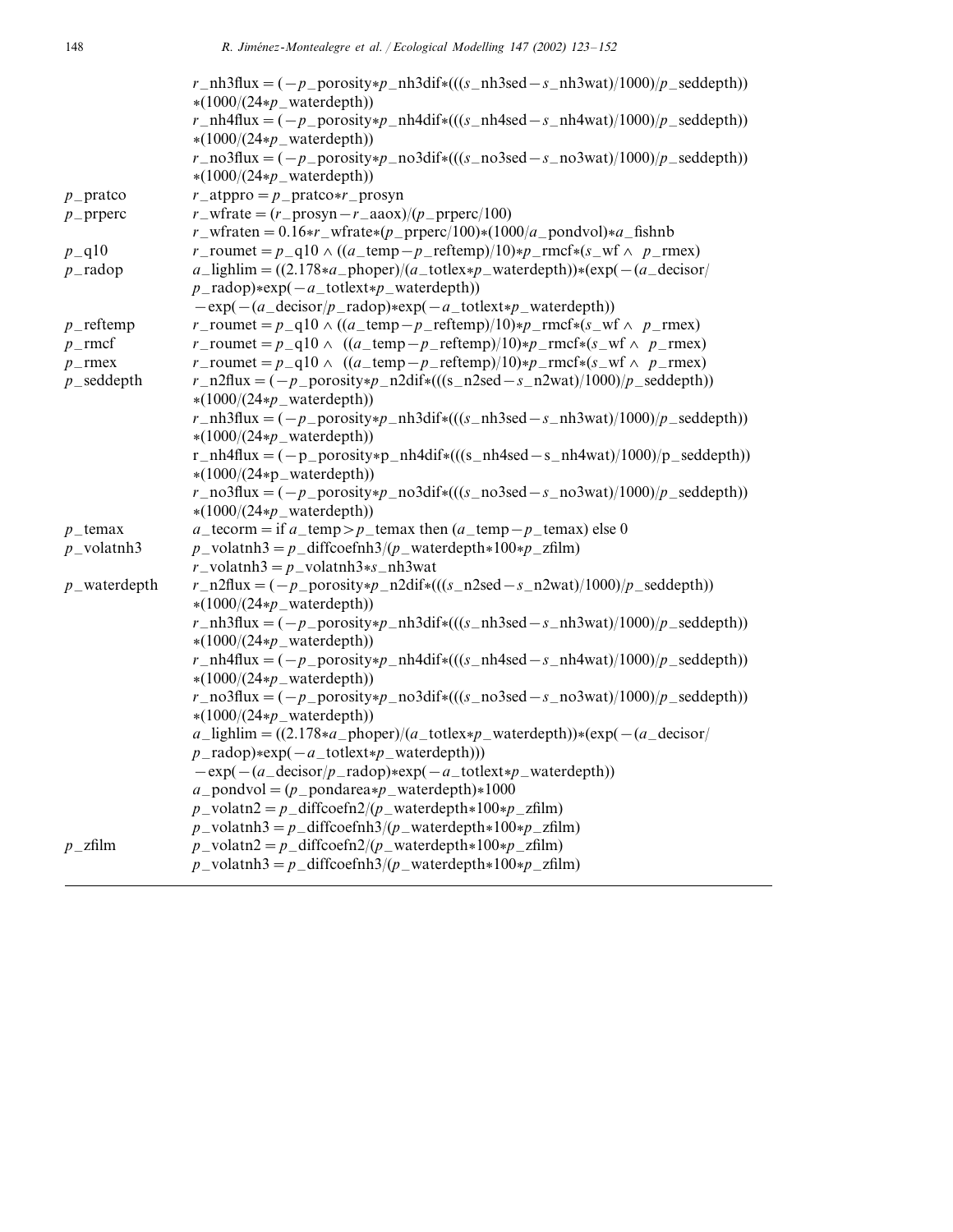#### *Parameters*

*p*–aaatp, g amino acids needed for 1 mole ATP; *p*–aafdgl, fraction of digested protein used for gluconeogenesis; *p*–ammonifsed, instant rate of ammonification in sediments; *p*–ammonifwat, instant rate of ammonification in water; *p*–cnratio, ratio carbon/nitrogen in phytoplankton; *p*–constext, constant for extinction; *p*–denitrifsed, instant rate of denitrification; *p*–diffcoefn2, diffusion coefficient for N2; *p*–diffcoefnh3, diffusion coefficient for NH3; *p*–digca, carbohydrate digestibility coefficient; *p*–digli, lipid digestibility coefficient; *p*–digpr, protein digestibility coefficient; *p*–exwa, light extinction due to water; *p*–fac1, first factor for aalirat equation; *p*–fac2, second factor for aalirat equation; *p*–iliper, initial lipid; *p*–kn, half saturation constant for nitrogen; *p*–kp, half saturation constant for phosphorus; *p*–liatco, cost of lipid synthesis; *p*–liatp, g lipids needed for 1 mole ATP; *p*–lipfin, minimum fat percentage in fresh weight of fish; *p*–maxgrphyto, instant rate of phytoplankton growth; *p*–mors, fraction of feed given to fish but not eaten; *p*–mrphyto, instant rate of phytoplankton mortality; *p*–neoatco, cost of neoglucogenesis; *p*–nitrifsed, instant rate of nitrification in sediments; *p*–nitrifwat, instant rate of nitrification in water; *p*–n2dif, diffusion coefficient for N2; *p*–nh3dif, diffusion coefficient for NH3; *p*–nh4dif, diffusion coefficient for NH4; *p*–no3dif, diffusion coefficient for NO3; *p*–pondarea, pond area; *p*–porosity, soil porosity; *p*–pratco, cost of protein synthesis; *p*–prperc, protein percentage in fresh weight; *p*–q10, Q10 factor metabolism; *p*–radop, saturation light intensity; *p*–reftemp, ref. temp. routine metabolism; *p*–rmcf, routine metabolism coefficient; *p*–rmex, routine metabolism exponent; *p*–seddepth, sediment depth; *p*–temax, maximum temperature for phytoplankton;  $p$ <sub>–volatnh3</sub>, instant rate of volatilization of NH<sub>3</sub>;  $p$ <sub>–volatn2</sub>, instant rate of volatilization of N<sub>2</sub>;  $p$ <sup>–</sup>waterdepth, water depth;  $p$ <sup>–</sup>zfilm, water/sediment film thickness. *State ariables*

*s*–aapool1, amount of AA converted into protein; *s*–aapool2, amount of AA converted into glucose (gluconeogenesis); *s*–n2sed, N2 in sediments; *s*–n2wat N2 in water; *s*–nh3sed, NH3 in sediments; *s*–nh3wat, NH<sub>3</sub> in water; *s*\_nh4sed, NH<sub>4</sub><sup>+</sup> in sediments; *s*\_nh4wat, NH<sub>4</sub><sup>+</sup> in water; *s*\_no3sed, NO3 in sediments; *s*–no3wat, NO3 in water; *s*–ornsed, amount of organic nitrogen matter in sediments; *s*–phytodead, organic N (as dead phytoplankton) in water; *s*–phytobiom, phytoplankton biomass; *s*–wf, individual fish weight (wet weight).

# *Auxiliary ariables*

*a*–aalitrat, proportion of energy supplied by fat; *a*–aaswtch, switch, becomes 1 when fat percentage of fish falls below *p*–lipfin, thus switching energy to 100% protein oxidation; *a*–decisor; *a*–dosed, dissolved oxygen in sediment; *a*–dowat, dissolved oxygen in water; *a*–feedca, fraction of carbohydrate in feed (wet); *a*–feeddm, fraction of dry matter in feed; *a*–feedli, fraction of lipid in feed (wet); *a*–feedpr, fraction of protein in feed (wet); *a*–fishnb, number of fish present initially; *a*–lighlim, light limitation factor; *a*–liperc, fat percentage of the fish; *a*–liswtch, switch, becomes 0 when fat percentage of fish falls below *p*–lipfin, thus switching off lipid oxidation; *a*–nleft, N that remains in water; *a*–nutrilim, nutrients limitation; *a*–pe, feed protein/gross energy ratio; *a*–phoper, photoperiod; *a*–phsed, sediments pH; *a*–phwat, water pH; *a*–pleft, *P* that remains in water; *a*<sub>-poc</sub>, organic carbon in phytoplankton; *a*<sub>-pondvol, pond volume; *a*<sub>-prolev</sub>,</sub> actual protein feeding level; *a*–ration, daily feed ration; *a*–tecorm, temperature correction for mortality; *a*–temp, water temperature; *a*–totlext, total light extinction.

# *Rates*

*r*–aagluc, rate of gluconeogenesis; *r*–aaox, amino acid oxidation rate; *r*–ammonifsed, ammonification in sediments; *r*–ammonifwat, ammonification in water; *r*–atplip, rate of energy use for lipid synthesis from lipid; *r*<sub>–</sub>atpmet, rate of energy use for total metabolism; *r*<sub>–</sub>atpneo, rate of energy use for gluconeogenesis; *r*–atppro, rate of energy use for protein synthesis; *r*–cardig, rate of digestion of carbohydrates from feed; *r*–egspro, egestion rate protein; *r*–fdrtdm, real feeding rate; *r*–fdrtfw, feed consumption rate; *r*–lipdig, lipid digestion rate; *r*–lipox, lipid oxidation rate; *r*–lipsyn1, lipid synthesis rate from digested lipids; *r*–n2flux, flux of N2; *r*<sub>–</sub>nh3flux, flux of NH<sub>3</sub>; *r*<sub>–</sub>nh4flux, flux of NH<sub>4</sub><sup>+</sup>; *r*<sub>–</sub>nitrification in sediments; *r*–nitrifwat, nitrification in water; *r*–no3flux, flux of NO3; *r*–phytogrowth, phytoplankton growth;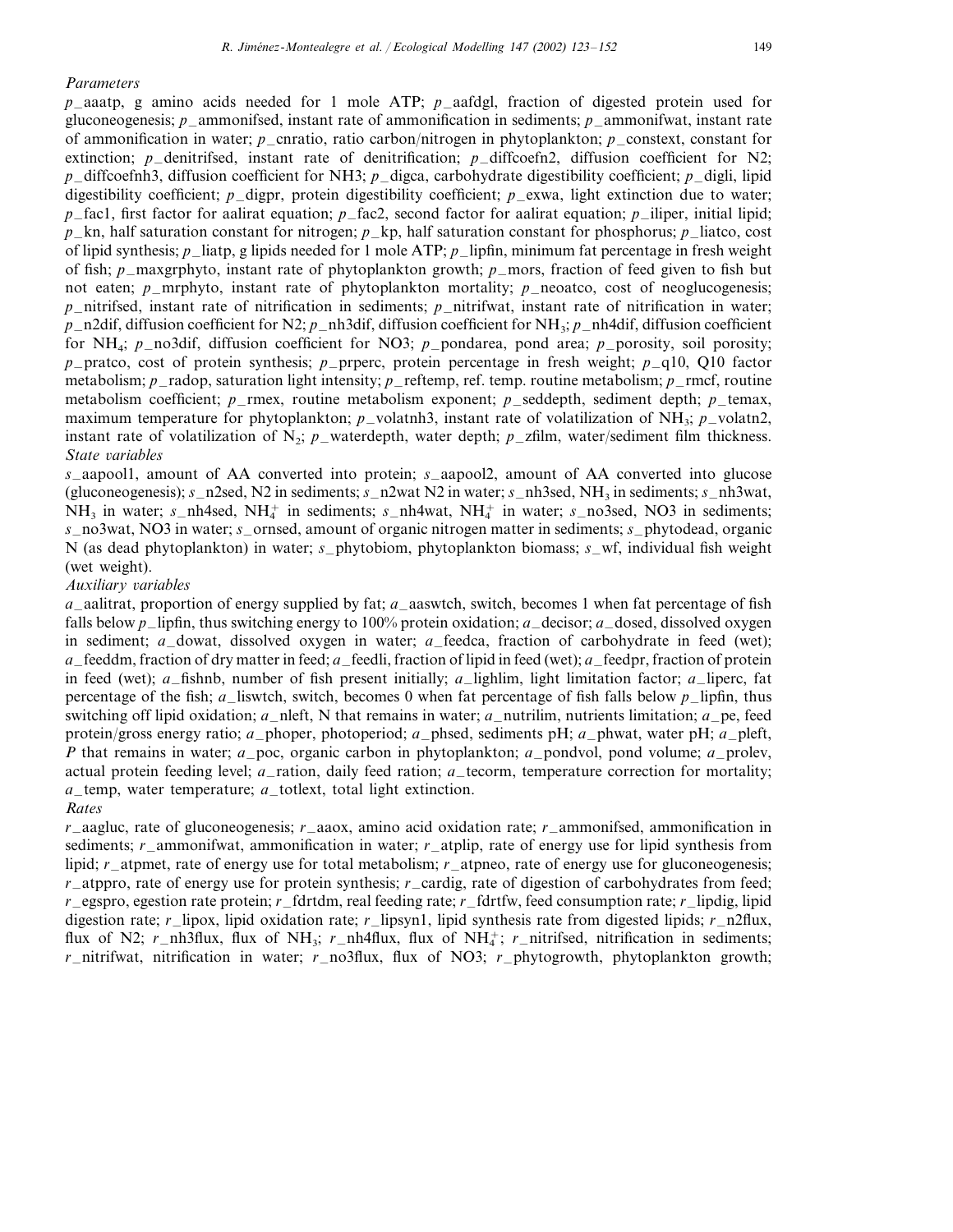*r*–phytom, phytoplantation death; *r*–prodig, amino acid production rate from digested feed; *r*–prosyn, protein synthesis rate; *r*–roument, routine metabolic rate; *r*–uneadm, uneaten feed (dw); *r*–uneafw, uneaten feed (fw); *r*–volatnh3, ammonia volatilization; *r*–wfrate, fish growth rate; *r*–wfraten, fish growth rate in terms of nitrogen.

#### **References**

- Abdalla, A.A.F., McNabb, C.D., Batterson, T.R., 1996. Ammonia dynamics in fertilized fish ponds stocked with Nile Tilapia. Prog. Fish. Cult. 58, 117–123.
- Andersen, J.M., 1977. Rates of denitrification of undisturbed sediment from six lakes as a function of nitrate concentration, oxygen and temperature. Arch. Hydrobiol. 80, 147– 159.
- AOAC (Association of Official Analytical Chemists), 1980. Official Methods of Analysis, twelfth ed. Association of Official Analytical Chemists, Washington, DC, p. 1050.
- APHA (American Public Health Association, American Water Works Association and Water Pollution Control Federation), 1989. Standard Methods for the Examination of Water and Wastewater, Seventeenth ed. American Public Health Association, Washington DC, p. 1411.
- Avnimelech, Y., Wodka, M., 1988. Accumulation of nutrients in the sediments of Maaleh Hakishon reclaimed effluents reservoir. Water Res. 22, 1437–1442.
- Avnimelech, Y., Mozes, N., Weber, B., 1992. Effects of aeration and mixing on nitrogen and organic matter transformations in simulated fish ponds. Aquacult. Eng. 11, 157–169.
- Avnimelech, Y., Kochba, M., Hargreaves, J.A., 1999. Sedimentation and resuspension in earthen fish ponds. J. World Aquacult. Soc. 30, 401–409.
- Bansal, M.K., 1976. Nitrification in natural streams. J. Water Pollut. Cont. Fed. 48, 2380–2403.
- Barica, J., 1974. Some observations on internal recycling, regeneration and oscillations of dissolved nitrogen and phosphorus in shallow self-contained lakes. Arch. Hydrobiol. 73, 334–360.
- Berner, R.A., 1974. Kinetic models for the early diagenesis of nitrogen, sulphur, phosphorus and silicon in anoxic marine sediments. In: Goldber, E.D. (Ed.), The Sea, vol. 5. Wiley, New York, pp. 427–450.
- Berner, R.A., 1980. Early Diagenesis: A Theoretical Approach. Princeton University Press, Princeton, NJ, p. 241.
- Bolte, J.P., Smitherman, R.D., Hill, D.T., 1986. Applications of Mathematical Modelling to Pond Aquaculture: A Stateof-the-Art Review. American Society of Agricultural Engineering, Paper No. 86-5049. St. Joseph, Michigan, 15 pp.
- Boyd, C.E., 1974. Water quality in catfish ponds. J. Mar. Sci. Ala. 2, 19–30.
- Boyd, C.E., 1990. Water Quality in Ponds for Aquaculture. Birmingham, Birmingham, AL, p. 482.
- Boyd, C.E., 1995. Bottom Soils, Sediment, and Pond Aquaculture. Chapman Hall, New York, p. 348.
- Boyd, C.E., Tanner, M.E., Madkour, M., Masuda, K., 1994. Chemical characteristics of bottom soils from freshwater

and brackishwater aquaculture ponds. J. World Aquacult. Soc. 25, 517–534.

- Brezonik, P.L., 1994. Chemical Kinetics and Process Dynamics in Aquatic Systems. CRC Press, Boca Raton, FL, p. 754.
- Broeker, W.S., 1974. Chemical Oceanography. Harcourt, Brace and Jovanovich, New York, p. 325.
- Chen, C.W., Orlob, G.T., 1975. Ecological simulation for aquatic environments. In: Patten, B.C. (Ed.), System Analysis and Simulation in Ecology, vol. 3. Academic Press, New York, NY, pp. 476–587.
- Corredor, J.E., Morell, J., 1985. Inorganic nitrogen in coral reef sediments. Mar. Chem. 16, 379–384.
- van Dam, A.A., 1990. Modelling of aquaculture pond dynamics. In: Proceedings of the EIFAC-FAO Symposium on Production Enhancement in Still Water Pond Culture, Prague, 15–18 May, pp. 2430.
- van Dam, A.A., Pauly, D., 1995. Simulation of the effects of oxygen on fish feeding and growth of Nile tilapia *Oreochromis niloticus* (L.). Aquac. Res. 26, 427–440.
- van Dam, A.A., Penning de Vries, F.W.T., 1995. Parameterization and calibration of a model to simulate effects of feeding level and feed composition on growth of *Oreochromis niloticus* (L.) and *Oncorhynchus mykiss* (Walbaum). Aquac. Res. 26, 415–426.
- van Dam, A.A., Huisman, E.A., Rabbinge, R., 1996. Simulation of food and oxygen limitations on the growth of Nile tilapia, *Oreochromis niloticus* L. in fishponds. Aquac. Res. 27, 463–478.
- Delincé, G., 1992. The ecology of the fish pond ecosystem: with special reference to Africa. In: Developments in Hydrobiology 72. Kluwer Academic, Dordrecht, p. 230.
- Di Toro, D.M., Thomann, R.V., O'Connor, D.J., 1971. A dynamic model of phytoplankton populations in the Sacramento-San Joaquín delta. In: Gould, R.F. (Ed.), Advances in Chemistry Series 106: Non-Equilibrium Systems in Natural Water Chemistry. American Chemical Society, Washington, DC, pp. 131–180.
- Diab, S., Shilo, M., 1986. Transformation of nitrogen in sediments of fish ponds in Israel. Israel J. Aquac. Bamidgeh 38, 67–88.
- Drake, P., Arias, A.M., 1995. Distribution and production of *Chironomus salinarius* (Diptera: Chronomidae) in a shallow coastal lagoon in the Bay of Cadiz. Hydrobiologia 299, 195–206.
- El Samra, M.I., Oláh, J., 1979. Significance of nitrogen fixation in fish ponds. Aquaculture 18, 367–372.
- Frier, J.O., From, J., Larsen, T., Rasmussen, G., 1995. Modelling waste output from trout farms. Water Sci. Technol. 31, 103–121.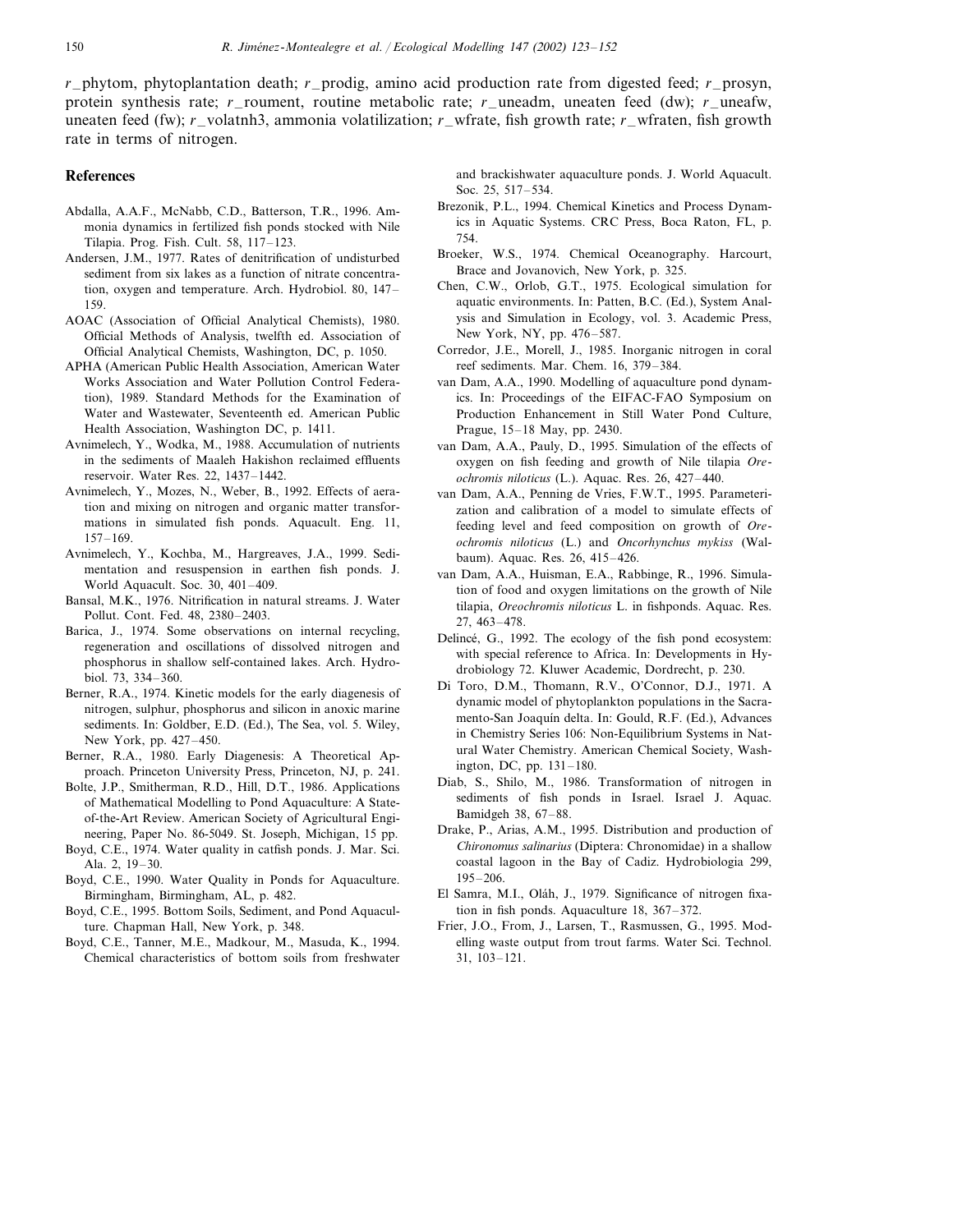- Hargreaves, J.A., 1997. A simulation model of ammonia dynamics in commercial catfish ponds in the southeastern United States. Aquacult. Eng. 16, 27–43.
- Hargreaves, J.A., 1998. Nitrogen biogeochemistry of aquaculture ponds. Aquaculture 166, 181–212.
- Jacobsen, O.S., Jörgensen, J.E., 1975. A submodel for nitrogen release from sediments. Ecol. Model. 1, 147–151.
- Jamu, D.M., 1999. Modeling organic matter and nitrogen dynamics in integrated aquaculture/agriculture systems: effects of cycling pathways on nitrogen retention and system productivity. Int. Part B: Sci. Eng. 60, 420 Diss. Abstract.
- Jiménez-Montealegre, R., Verreth, J., Steenbergen, K., Moed, J., Machiels, M., 1995. A dynamic simulation model for the blooming of *Oscillatoria agardhii* in a monomictic lake. Ecol. Model. 78, 17–24.
- Jørgensen, S.E., Meijer, H., Friis, M., 1978. Examination of a lake model. Ecol. Model. 4, 253–278.
- Knowles, G., Downing, A.L., Barrett, M.J., 1965. Determination of kinetic constants for nitrifying bacteria in mixed culture, with the aid of an electronic computer. J. Gen. Appl. Microbiol. 38, 263–278.
- Kochba, M., Diab, S., Avnimelech, Y., 1994. Modeling of nitrogen transformation in intensively aerated fish ponds. Aquaculture 120, 95–104.
- Krom, M.D., Erez, J., Porter, C.B., Ellner, S., 1989. Phytoplankton nutrient uptake dynamics in earthen fishponds under winter and summer conditions. Aquaculture 76, 237–253.
- Lannan, J.E., Smitherman, R.E., Tchobanoglous, G. (Eds.), 1983. Principles and Practices of Pond Aquaculture: A State of the Art Review. Aquaculture Collaborative Research Support Program. Auburn University, University of California, Davis. CIFAD, 251 pp.
- Li, Y.H., Gregory, S., 1974. Diffusion of ions in seawater and in deep-sea sediments. Geochim. Cosmochim. Acta 38, 703–714.
- van Liere, L., Loogman, J.G., Mur, L.R., 1978. Measuring light-irradiance in cultures of phototrophic microorganisms. FEMS Microbiol. Lett. 3, 161–164.
- Lightfoot, C., Roger, P.A., Cagauan, A.G., De La Cruz, C.R., 1993. Preliminary steady-state nitrogen models of a wetland ricefield ecosystem with and without fish. In: Christensen, V., Pauly, D. (Eds.), Trophic Models of Aquatic Ecosystems, vol. 26. ICLARM Conference Proceedings, pp. 56–64.
- Lin, C.K., Tansakul, V., Apihapath, C., 1988. Biological nitrogen fixation as a source of nitrogen input in fishponds. In: Pullin, R.S.V., Bhukaswan, T., Tonguthai, K., Maclean, J.L. (Eds.), Second International Symposium on Tilapia in Aquaculture, vol. 15. ICLARM Conference Proceedings, Department of Fisheries, Bangkok, Thailand and International Center for Living Aquatic Resources Management, Manila, Philippines, pp. 53–58.
- Lorenzen, K., Struve, J., Cowan, V.J., 1997. Impact of farming intensity and water management on nitrogen dynamics in intensive pond culture: a mathematical model applied to Thai commercial shrimp farms. Aquac. Res. 28, 493–507.
- Machiels, M.A.M., Henken, A.M., 1986. A dynamic simulation model for growth of the African catfish, *Clarias gariepinus* (Burchell 1822). I. Effect of feeding level on growth and energy metabolism. Aquaculture 56, 29–52.
- Machiels, M.A.M., Henken, A.M., 1987. A dynamic simulation model for growth of the African catfish, *Clarias gariepinus* (Burchell 1822). II. Effect of feed composition on growth and energy metabolism. Aquaculture 60, 33–53.
- Martin, J.L.M., Veran, Y., Guelorget, O., Pham, D., 1998. Shrimp rearing: stocking density, growth, impact on sediment, waste output and their relationships studied through the nitrogen budget in rearing ponds. Aquaculture 164, 135–149.
- McCarthy, J.J., 1981. The kinetics of nutrient utilization. In: Platt, T.J. (Ed.), Physiological Bases of Phytoplankton Ecology. Department of Fisheries and Oceans, Ottawa, Canada, pp. 211–233.
- Meade, J.W., 1985. Allowable ammonia for fish culture. Prog. Fish. Cult. 47, 135–145.
- van der Meer, M.B., van Dam, A.A., 1998. Modelling growth of *Colossoma macropomum* (Cuvier): comparison of an empirical and an explanatory model. Aquac. Res. 29, 313–332.
- van der Meer, M.B., Machiels, M.A.M., Verdegem, M.C.J., 1995. The effect of dietary protein level on growth, protein utilization and body composition of *Colossoma macropomum* (Cuvier). Aquac. Res. 26, 901–909.
- Merla, G., Müller, W., 1970. Ein versuch zur optimale nutzung der nährtiere in streckteichen nach dem prinzip der umtriebsweide. Deutsch. Fisch.. Zeit. 17, 132–139.
- Milstein, A., Alkon, A., Karplus, I., Kochba, M., Avnimelech, Y., 1995. Combined effects of fertilization rate, manuring and feed pellet application on fish performance and water quality in polyculture ponds. Aquac. Res. 26, 55–65.
- Mires, D., Amit, Y., Avnimelech, Y., Diab, S., Kochba, M., 1990. Water quality in a recycled intensive fish culture system under field conditions. Israel J. Aquac. Bamidgeh. 42, 110–121.
- Montoya, R.A., Lawrence, A.R., Grant, W.E., Velaso, M., 1999. Simulation of nitrogen dynamics and shrimp growth in an intensive shrimp culture: effects of feed and feeding parameters. Ecol. Model. 122, 81–95.
- Nielsen, S.N., Anastácio, P.M., Frias, A.F., Marques, A.F.J.G., 1999. CRISP—crayfish rice integrated system of production: 5. simulation of nitrogen dynamics. Ecol. Model. 123, 41–52.
- Nijhof, M., 1994. Theoretical effects of feed composition, feed conversion and feed spillage on waste discharges in fish culture. J. Appl. Ichthyol. 10, 274–283.
- Ola´h, J., Sinha, V.R.P., Ayyappan, S., Purushothaman, C.S., Radheyshyam, S., 1987. Sediment oxygen consumption in tropical undrainable fish ponds. Int. Rev. Hydrobiol. 72, 297–305.
- Otsuki, A., Hanya, T., 1972. Production of dissolved organic matter from dead green algal cells, I. Aerobic microbial decomposition. Limnol. Oceanogr. 17, 248–257.